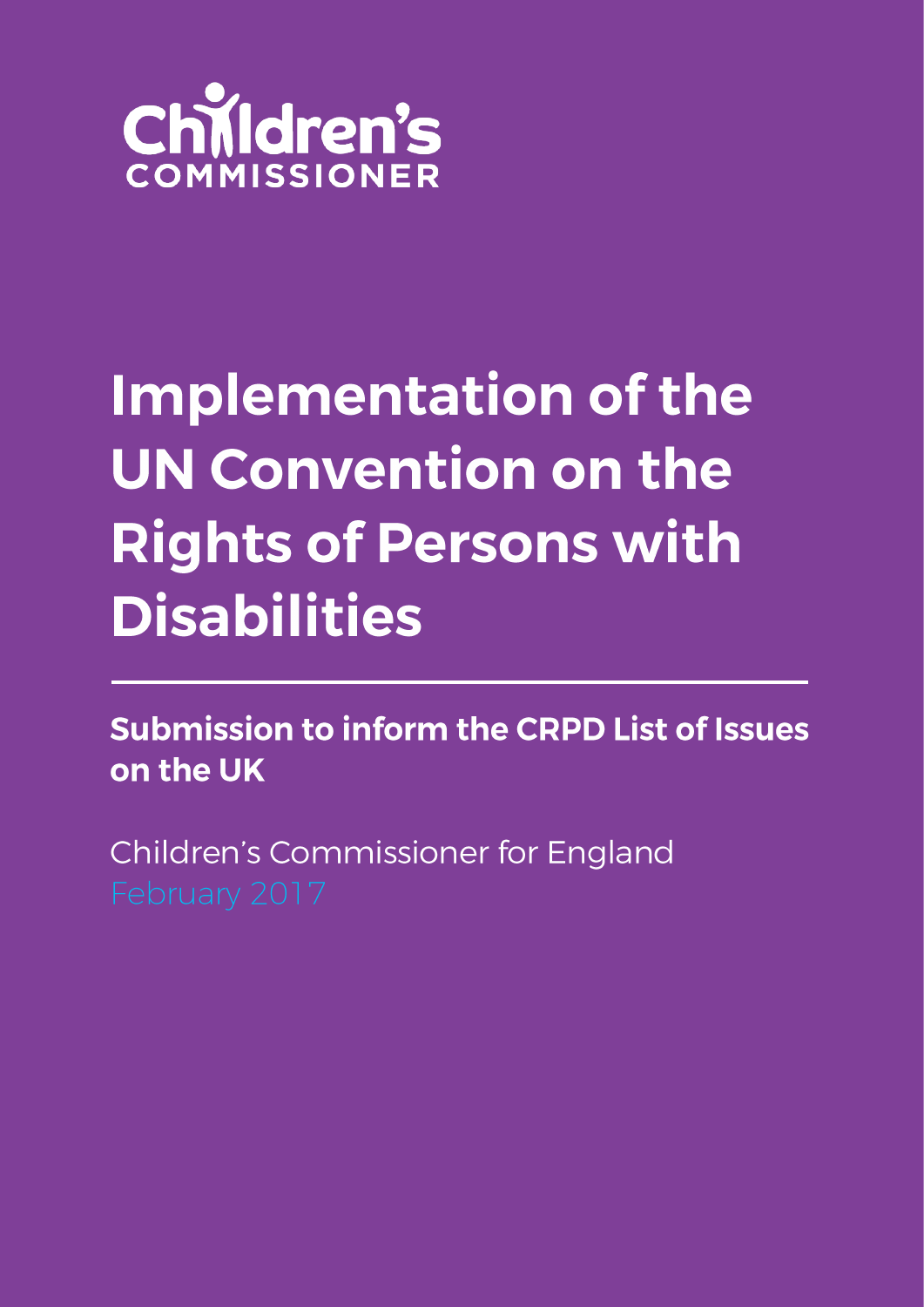# **About the Children's Commissioner for England**

Anne Longfield, the Children's Commissioner for England, was appointed in 2015. The role was established under the Children Act 2004 which gave the Commissioner responsibility for promoting awareness of the views and interests of children. Her remit includes listening to what children and young people say about things that affect them and encouraging those who are making decisions to take their views and interests into account. She has unique data gathering powers and powers of entry to talk with children to gain evidence to support improvement for children. The Children and Families Act 2014 further strengthened the remit, powers and independence of the Commissioner.

Anne Longfield is the first Commissioner to be appointed since the introduction of the new legal framework for the Commissioner to promote and protect children's rights in accordance with the UN Convention on the Rights of the Child. The Children and Families Act 2014 also strengthens the Children's Commissioner's responsibilities towards children in care and other vulnerable groups.

The Children's Commissioner seeks to bring about long term change and improvements for children, in particular the most vulnerable children including those who are in care. She is the 'eyes and ears' of children in the system and is expected to carry out her duties 'without fear or favour' of Government, children's agencies, nor the voluntary or private sector.

# **The submission**

This submission to the UN Committee on the Rights of Persons with Disabilities (hereafter the Committee) focuses on children and young people in England**.** The report draws on recent, relevant work undertaken by the Children's Commissioner including research, treaty monitoring, findings from our visits to institutions where children are living, evidence from our advice line and consultation activities with children and young people. In addition to providing evidence it sets out suggested questions and recommendations to inform the Committee's examination of the UK Government's progress towards implementation of the UN Convention on the Rights of Persons with Disabilities.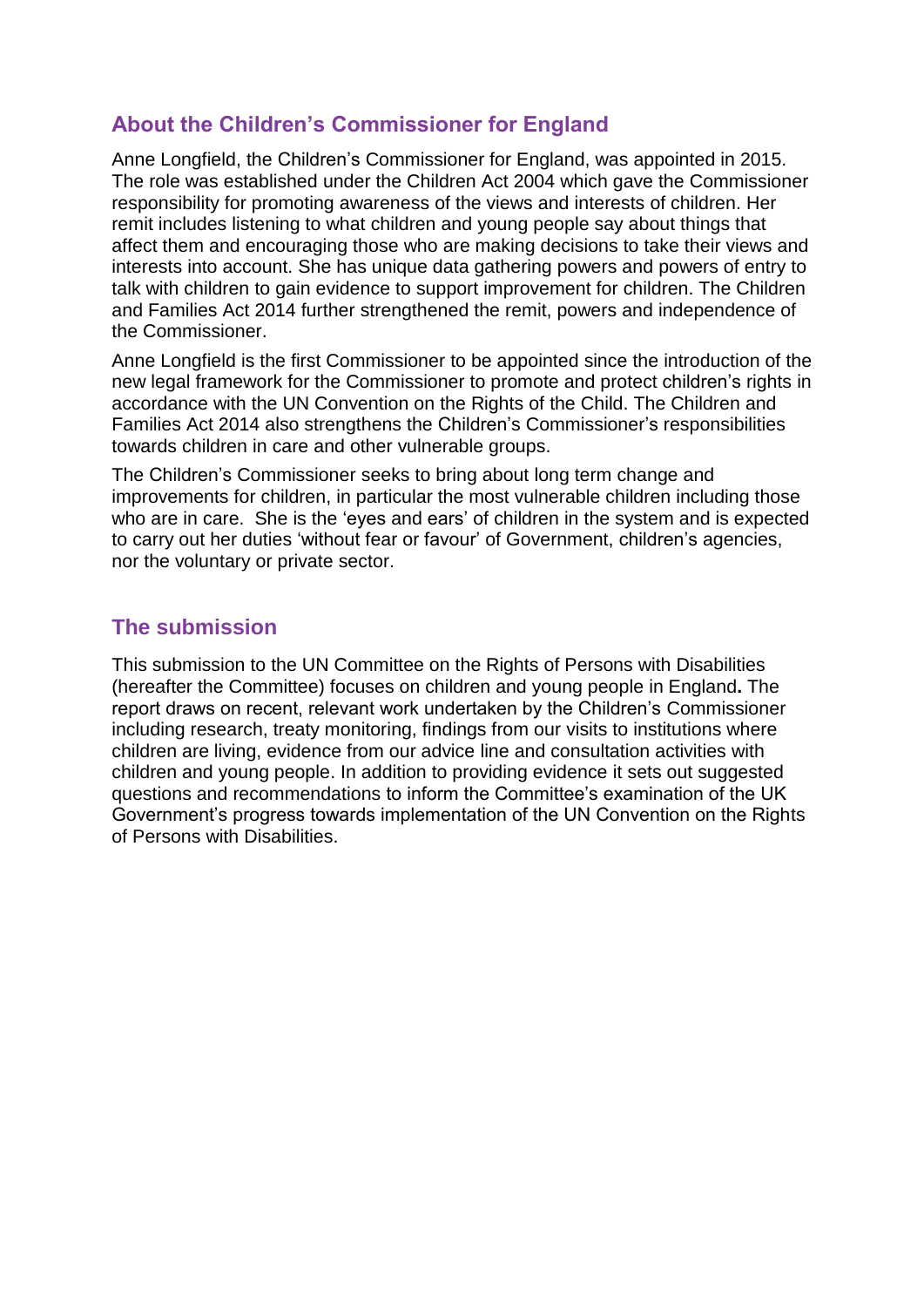# **Executive summary**

# **Article 4: General obligations**

During our consultation activities we heard from disabled children and young people that they do not think that the Government has sufficiently considered the impact of policies and legislation on disabled children and young people. They also called for more information on policy changes that affect them.

#### **Article 7: Children with disabilities**

Disabled children and young people report difficulties in getting their voices heard and taken seriously. More needs to be done to ensure that the views of disabled children and young people are heard, both at an individual level and in wider, strategic decision making.

Research by the Children's Commissioner indicates that a significant number of disabled children are acting as carers for family members. There are questions as to the extent to which the particular support needs to disabled young carers are being adequately met by local agencies.

#### **Article 8: Awareness raising**

Disabled children and young people have reported to the Children's Commissioner that negative attitudes and stereotypes about disabled people are widespread. To date there has been no government led awareness raising campaign focussed specifically on changing attitudes towards disabled children and young people, nor aimed at raising awareness of the rights in the CRPD.

#### **Article 9: Accessibility**

Disabled children and young people have reported significant challenges in accessing public transport. During consultation activities, disabled children described buses driving past wheelchair users, broken ramps, and a lack of understanding on the part of travel companies about their needs. Some children also report difficulties with accessibility in mainstream, state funded schools – including broken lifts or insufficient space to move around classrooms and corridors.

#### **Article 13: Access to justice**

Research by the Children's Commissioner found that children in care who are disabled and/or have mental health needs face particular challenges in accessing advocacy services. Advocacy services in medium secure in-patient settings for children appear to be variable. Advocates in these settings do not necessarily have expertise in working with children and young people, particularly those with learning disabilities or additional communication needs.

#### **Article 14: Liberty and security of person**

Evidence indicates that discharge from in-patient mental health settings can be delayed due to lack of appropriate placements, either in other in-patient settings or due to lack of community provision. Children with learning disabilities and autism in secure settings who present "challenging behaviour", itself potentially exacerbated by detention is causing clinicians to decide against discharge.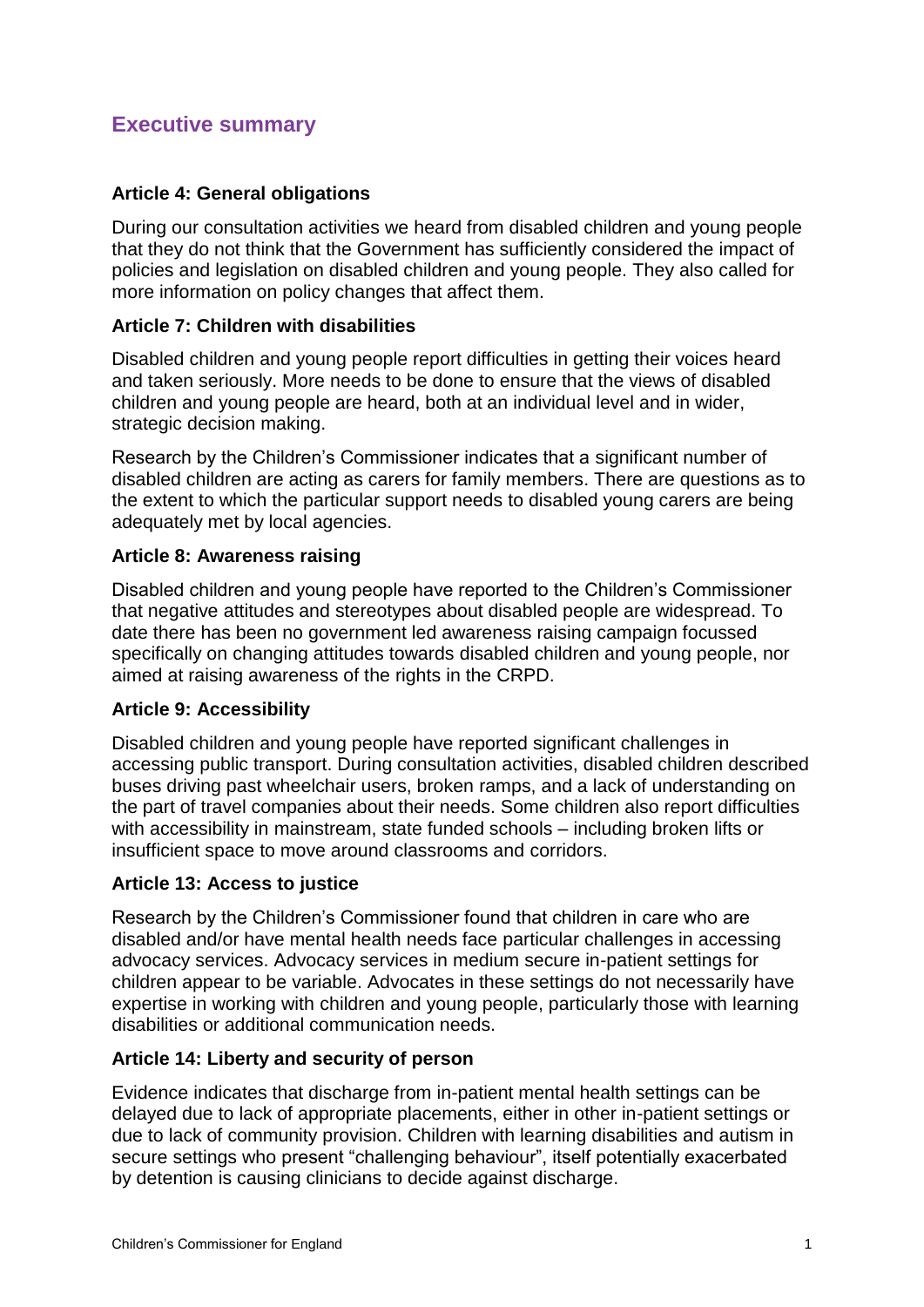# **Article 15: Freedom from torture or cruel, inhuman or degrading treatment**

There are concerns over the high use of restraint and seclusion in secure mental health settings with a learning disability specialism. Research by the Children's Commissioner on the use of isolation in the youth justice secure estate revealed that children with a recorded disability are more likely to have experienced isolation than non-disabled children.

#### **Article 16: Freedom from exploitation, violence and abuse**

Disabled children and young people reported to the Children's Commissioner that more needs to be done to tackle disability related bullying and hate crime and called for action to ensure that professionals and agencies take reports seriously and take appropriate action to investigate.

Data on the numbers of victims of child sexual abuse in the family with a physical or learning disability is not captured accurately, including by the Police. The Children's Commissioner has found that victims of child sexual abuse who are disabled may be less likely to be identified as victims, may be less able to report abuse directly, and may find it particularly difficult to access help.

#### **Article 24: Education**

Research by the Children's Commissioner on "residential special schools" calls for more local provision so that there is no need for a child to be in residential provision, better involvement of children in decision-making and the need for local authorities to work harder to prevent delayed decision making and ensure that decisions about placements and transitions are in the best interests of the child.

Parents of children with special educational needs or disabilities experience significant challenges in having complaints addressed and resolved adequately. Research reveals examples of students being punished for behaviour that parents believe to be a symptom of their special educational need.

#### **Article 25: Health**

There are concerns about the extent to which children and young people can access child and adolescent mental health services. Research by the Children's Commissioner found that under a quarter of CAHMS collected data on disability. There are concerns about the extent to which CAHMS are considering how services could be made accessible to disabled children and young people and tailored to their needs.

#### **Article 31: Statistics and Data**

The Children's Commissioner's research programme has found insufficient data is routinely collected on disabled children. Further steps must be taken to ensure that local authorities and other agencies routinely collect, analyse and publish disaggregated data on disabled children and young people.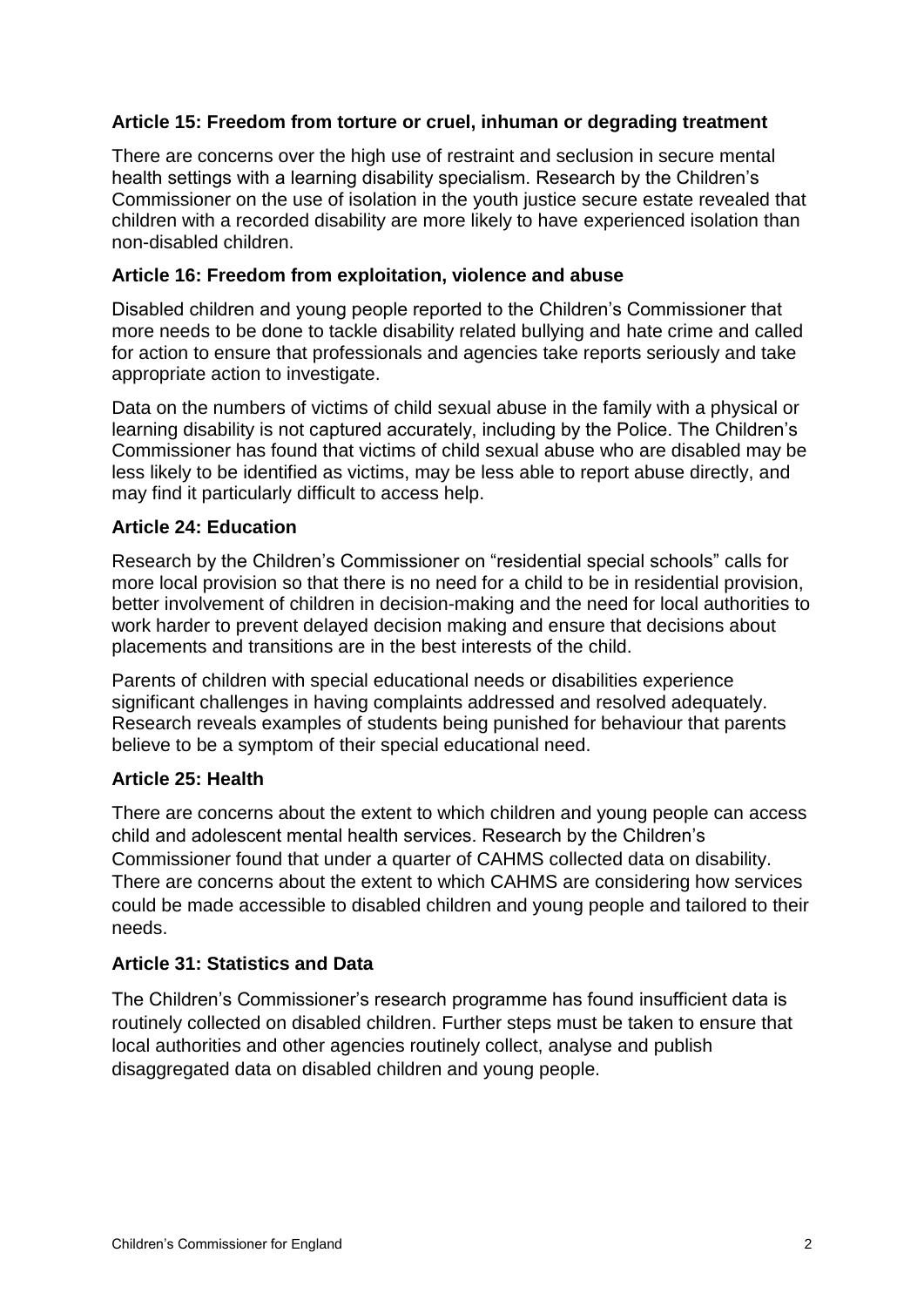# **Implementation of the UN Convention on the Rights of Persons with Disabilities**

# **Submission to inform the CRPD List of Issues on the UK**

# **Article 4: General Obligations**

#### **Impact of legislation on disabled children**

In a consultation session with disabled children and young people, some told us that they felt that the Government had not sufficiently considered the impact of the move from Disability Living Allowance to Personal Independence Payment on young people, both in terms of the assessment process and in relation to the potential reduction in family income. Other young people called for more information on proposed changes, *'They should give you more information about these changes, talk to you more about them, they just throw it on you'*. 1

#### **Recommended questions for the Committee to ask the UK Government:**

What measures have been taken by Government to analyse the impact of legislation and policies on disabled children and young people, and will the Government set out what measures have been taken to mitigate any negative impact identified?

What steps have been taken to ensure the systematic implementation of the CRPD across all relevant policy areas, and the active involvement of disabled children and young people, in the development and implementation of law and policy?

What is Government's position on giving 'due consideration' to the CRPD when making policy and legislation?

What steps have been taken to implement the recommendation of the UN Committee on the Rights of the Child that the Government conduct a comprehensive assessment of the cumulative impact of the full range of social security and tax credit reforms introduced between 2010 and 2016 on children, including children with disabilities?

#### **Article 7: Children with disabilities**

#### **Right to express views**

Participants in a small-scale piece of research by the Children's Commissioner on the rights of disabled children and young people said that it is difficult for disabled children to get their voice listened to and taken seriously and called for more action in this area. <sup>2</sup> Young people reported feeling forced to take subjects and courses they did not choose or want to do at school and college. Other children reported facing significant barriers to communicating with others and called for more training and support for professionals on how to communicate with disabled children and young people, particularly those who are non-verbal.<sup>3</sup>

**.** 

<sup>1</sup>See Annex 1 <sup>2</sup> See Annex 1

<sup>3</sup> Children's Commissioner (2014) *'They still need to listen more'. A report about disabled children and young people's rights in England*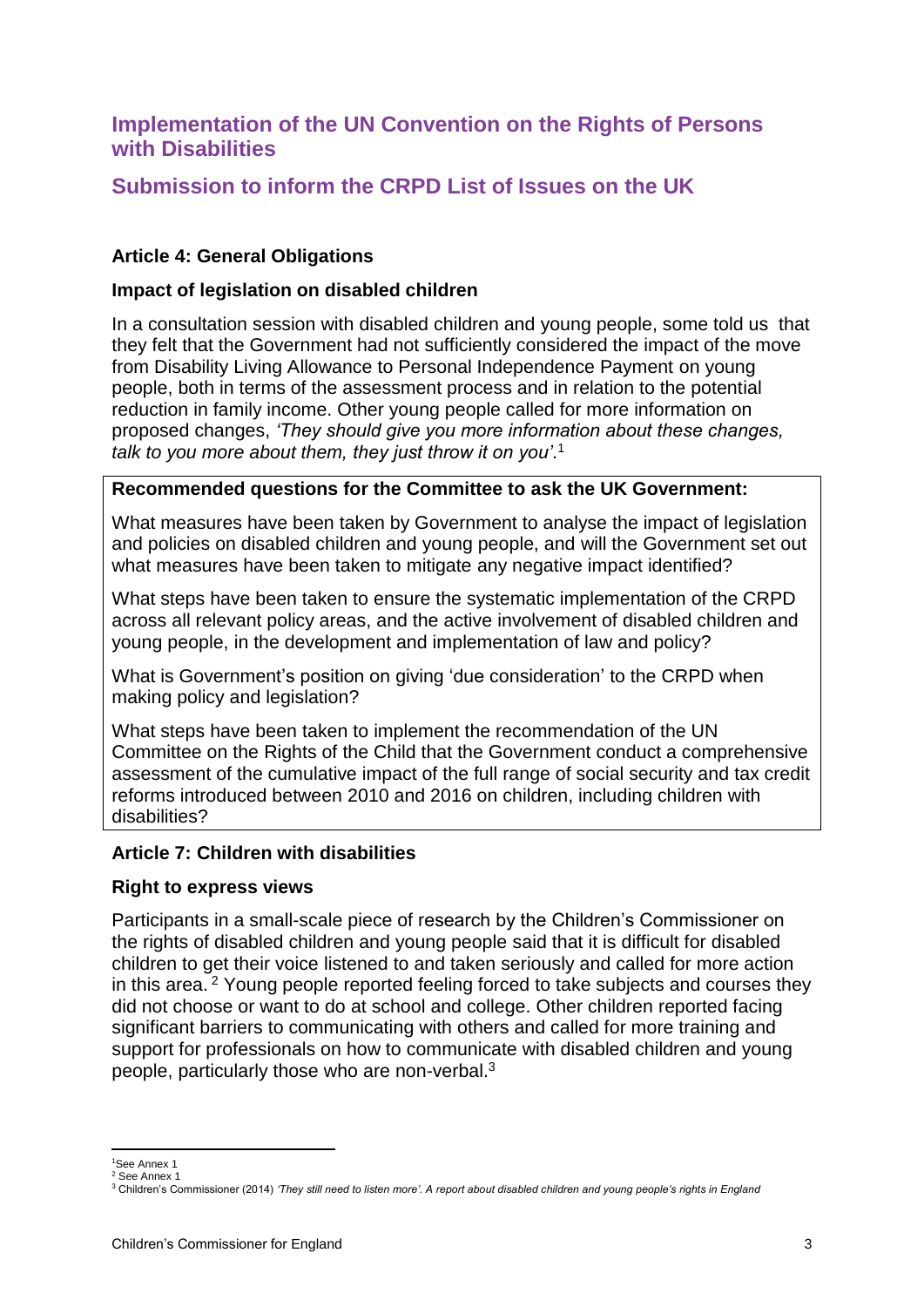More needs to be done to ensure that the views of disabled children and young people are heard, both at an individual level and in wider, strategic decision-making.

# **Recommended questions for the Committee to ask the UK Government:**

What steps has the Government taken to implement the recommendation of the UN Committee on the Rights of the Child that the Government ensure the full respect of the rights of children with disabilities to express their views and to have their views given due weight in all decision-making that affect them, including on access to and choice of personal support and education?

## **Suggested recommendations for the Committee to make to the UK Government:**

Ensure at all levels of governance (i.e. UK, devolved and local) there are effective participation structures that fully support disabled children and young people to engage meaningfully in all decision-making about matters that affect them. These structures should be adequately resourced, embedded in practice and protected in legislation and allow for the participation of disabled children and young people of all ages.

Ensure that where children's views are sought, that appropriate mechanisms are created to provide feedback regarding how their views and experiences have influenced decision-making. This is of particular importance where a decision appears to directly contradict the views expressed by children.

Ensure mandatory training for all professionals working with disabled children and young people on the right to express views freely, and on effective communication tools with disabled children, including non-verbal children.

#### **Disabled young carers**

Research by the Children's Commissioner found that a significant number of disabled children are acting as carers for other family members. Analysis of data from 130 local authorities in England by the Children's Commissioner revealed that where disability was recorded, 27% of young carers had a disability. Government figures indicate that 6% of children in Great Britain have a disability, so there is significant over-representation of disabled children and young people within the young carer population.<sup>4</sup> We also question whether the particular support needs of disabled young carers are being adequately met by local agencies.

# **Recommended questions for the Committee to ask the UK Government:**

What steps is the Government taking to ensure that disabled children and young people with caring responsibilities are accurately identified, assessed and provided with appropriate support and services?

#### **Article 8: Awareness raising**

# **Negative attitudes and prejudice towards disabled children and young people**

Disabled children and young people who participated in our consultation activities on the CRPD reported to the Children's Commissioner that service providers and

**.** 

<sup>4</sup> Children's Commissioner (2016) *Young Carers. The Support provided to Young Carers in England*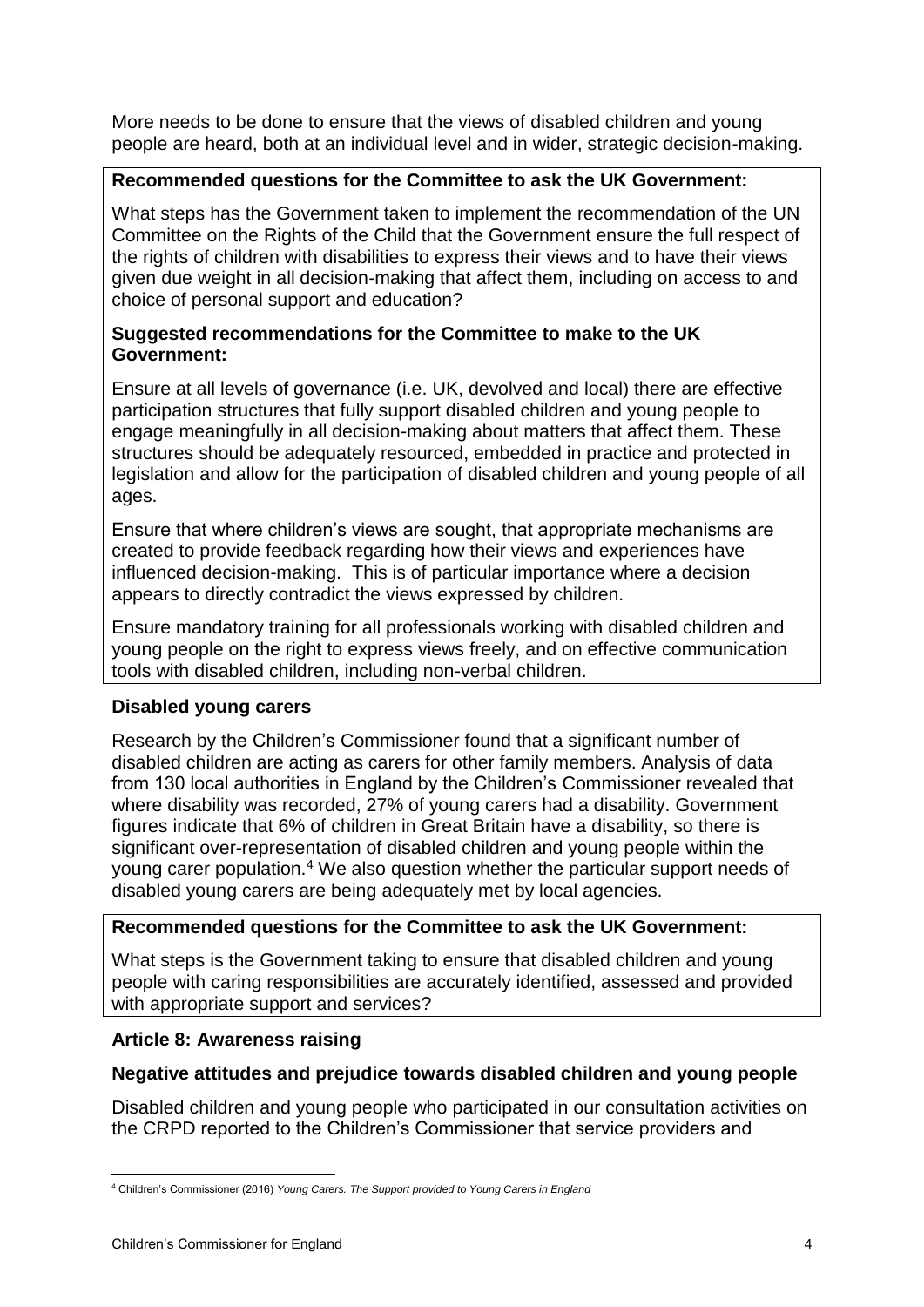professionals, including in education settings, underestimate their abilities and hold limited expectations and aspirations for them.<sup>5</sup>

Children and young people have told the Children's Commissioner that media and public debates linking disability and benefits dependency reinforce negative perception of disabled people and that more needs to be done to challenge public perceptions of disability. <sup>6</sup> They report people making negative assumptions about them, *'People treat you differently just because you are in a wheelchair. You are not seen as responsible or clever'*, *'I feel invisible in my wheelchair'*. Disabled children and young people called for more positive representations of disabled people, including children and young people, in the media. Children and young people called for more information about their rights and entitlements, which they thought would better equip them with the skills to challenge prejudice and breaches of their rights.<sup>7</sup>

To date there has been no government-led awareness raising campaign focussed specifically on changing attitudes towards disabled children and young people, nor any materials aimed at disabled children and young people on the rights in the CRPD.<sup>8</sup>

#### **Recommended questions for the Committee to ask the UK Government:**

What steps is the Government taking to ensure the provision of information about the rights in the CRPD in accessible and appropriate formats for disabled children and young people?

#### **Suggested recommendation for the Committee to make to the UK Government:**

Establish a cross-Government group, chaired by the Minister of State for Disabled People to coordinate and develop a strategy dedicated to changing public attitudes and reducing negative stereotypes which are still a barrier to disabled children realising their rights. The strategy should be informed by the views and experiences of disabled children and young people.

#### **Article 9: Accessibility**

#### **Transport**

Children and young people who participated in our consultation activities expressed serious concerns about the lack of accessible public transport. They described challenges include getting in or out of transport and a lack of understanding from bus and travel companies about their needs.<sup>9</sup> Disabled children and young people using wheelchairs reported that buses frequently drive past them; have broken ramps; or that drivers are unsupportive in asking other passengers to make space.<sup>10</sup> Young people also reported that the majority of buses are unable to take more than one wheelchair - this has significant implications in terms of young people being able to participate fully in wider society.

<sup>7</sup> Children's Commissioner (2014) *'They still need to listen more'. A report about disabled children and young people's rights in England* 8 The Children's Commissioner in England, Scotland and Wales have published a joint resource on the UN Convention on the Rights of the Child (CRC) designed as a symbol communication tool for children and young people who are non-verbal, have speech, language or additional support needs, designed in partnership with children and young people. The aim of the symbols resource is to provide information on the rights in the CRC in an accessible format; to support children and young people's understanding of what rights mean to them, and how they relate to their

**<sup>.</sup>** <sup>5</sup> See Annex 1

<sup>6</sup> Children's Commissioner (2014) *'They still need to listen more'. A report about disabled children and young people's rights in England*

everyday lives. See: UK Children's Commissioners (2016) *UNCRC symbols (widget resource)*<br><sup>9</sup> Children's Commissioner (2014) *'They still need to listen more'. A report about disabled children and young people's rights in* <sup>10</sup> See Annex 1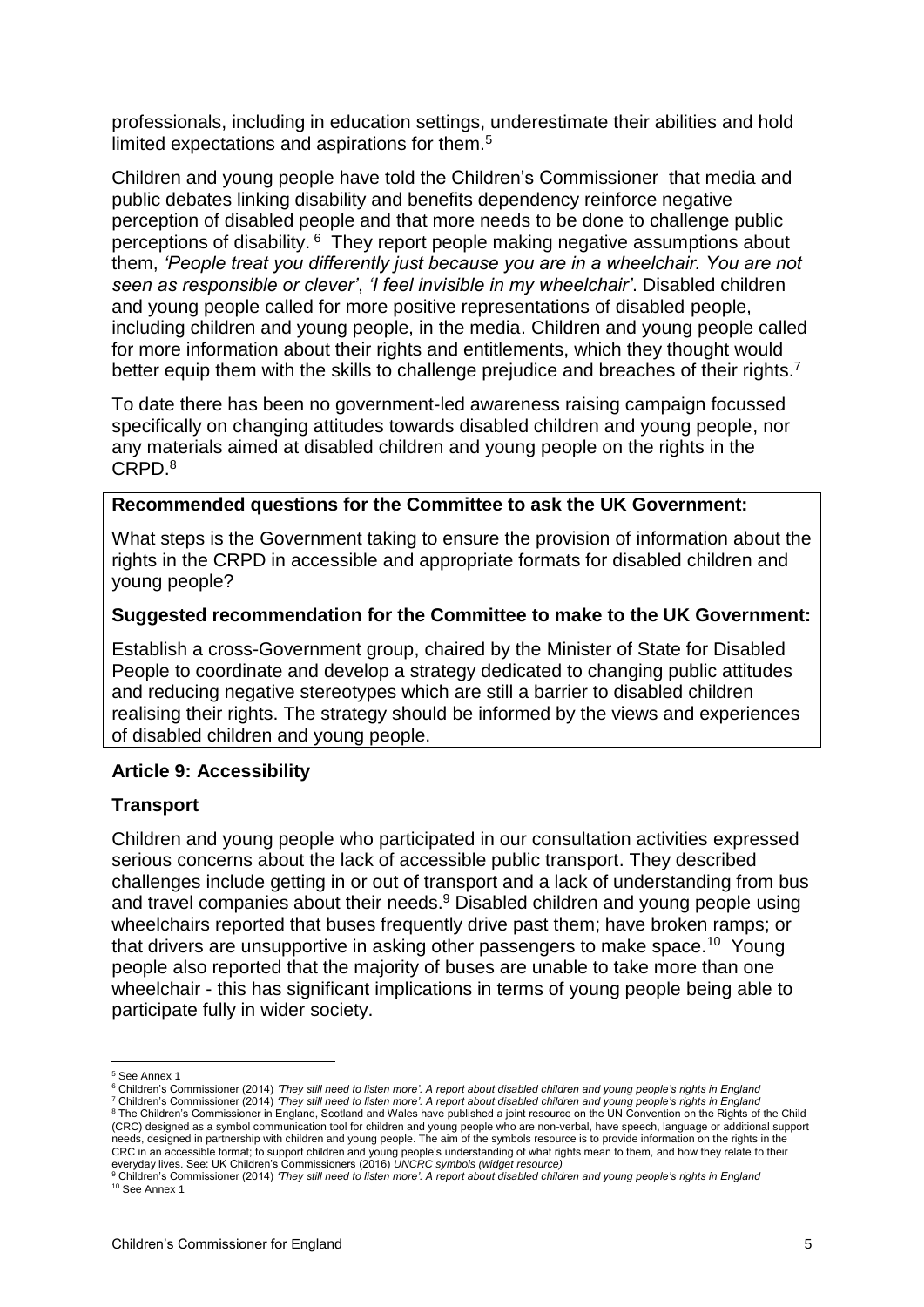We heard from disabled children and young people that the inaccessibility of transport frequently leads to a loss of independence, feelings of isolation and reliance on other, more expensive forms of transport such as taxis, or on family members. Children also reported difficulties with accessibility in mainstream, state funded schools – such as broken lifts or insufficient space in corridors to move around - resulting in exclusion from lessons and extracurricular activities.<sup>11 12</sup>

#### **Recommended questions for the Committee to ask the UK Government:**

What steps are being taken to improve transport accessibility for disabled children and young people? Can the Government set out the extent to which transport companies are monitored to ensure they are acting in compliance with the CRPD?

Will equalities legislation be amended to ensure that schools are under the same duty to ensure access for people with disabilities as other public buildings?

#### **Suggested recommendation for the Committee to make to the UK Government:**

All professionals working with disabled children and young people should receive training on the rights and entitlements of disabled children as set out in the CRPD. This should include different methods of communicating with disabled children and young people, including those who are non-verbal.

#### **Article 13: Access to justice**

#### **Provision of advocacy services**

Research by the Children's Commissioner found that children in care who are disabled and/or have mental health needs face particular challenges in accessing advocacy services. Disabled children and young people in care are less able to use advocacy services, as not all local authorities provide services to assist them. Nearly a third of local authorities provide no access to non-instructed advocacy (advocacy for those who have not requested it because they have communication needs).<sup>13</sup>

In 2016/17 the Office of the Children's Commissioner has undertaken a series of visits to medium secure child and adolescent (CAMHS) in-patient mental health settings.<sup>14</sup> Initial findings from these visits indicates that access to advocacy services is variable, that the provision of up to date, accessible and age-appropriate information about advocacy services is limited and that advocates in these settings do not necessarily have expertise in working with children and young people, and particularly those with learning disabilities and/or additional communication needs. 15

The Children's Commissioner is concerned about reports that disabled children have been prevented from having an advocate due to their disability, a particular issue for children with Autistic Spectrum Disorder.<sup>16</sup>

<sup>1</sup> <sup>11</sup> Children's Commissioner (2014) *'They still need to listen more'. A report about disabled children and young people's rights in England*

<sup>&</sup>lt;sup>12</sup> See Annex 1

<sup>13</sup> Children's Commissioner (2016) *Helping children get the care experience they need. Independent advocacy for children and young people in care*

<sup>&</sup>lt;sup>14</sup> These visits seek to determine how children are being treated, and to ensure that their rights as set out in the UNCRC are being upheld. These visits have been undertaken under the Children's Commissioner's powers as legislated for in the Children and Families Act 2014, and on the basis of these powers, as a member of the UK's National Preventive Mechanism. Staff working in the Commissioner's office have the power to enter any setting where a child (or young adult with an EHC plan or leaving care entitlements) is accommodated or cared for, other than a private dwelling, in order to observe the standards of care, to interview any person working on the premises and (with the child's consent) to interview the child in private. With regard to the National Preventative Mechanism the types of facilities the Commissioner's office can use this power to visit include, but are not limited to, the youth justice secure estate, police stations, immigration facilities and medium secure mental health facilities. <sup>5</sup> See footnote 14

<sup>&</sup>lt;sup>16</sup> Evidence from the Children's Commissioner advice and assistance line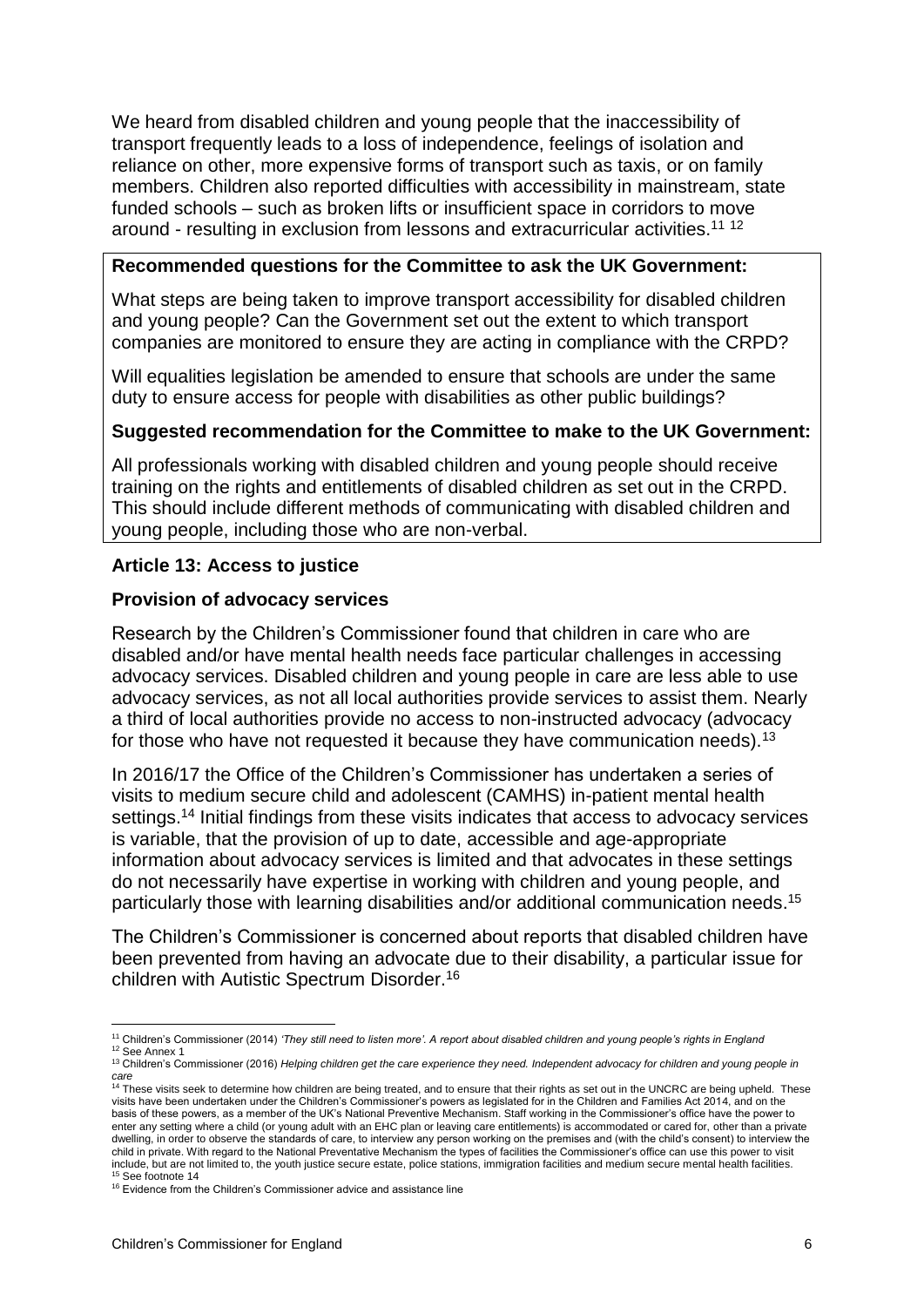## **Recommended questions for the Committee to ask the UK Government:**

What steps are being taken to ensure that local authorities and mental health providers are making all children and young people aware of their entitlement to and availability of services?

What steps are being taken to ensure that relevant bodies, including the Care Quality Commission, make sure that advocacy services to young people in in-patient settings follow the Mental Health Code of Practice so that requirements for Independent Mental Health Advocates are met?

What steps are being taken to ensure that Clinical Commissioning Groups and Health and Wellbeing Boards assess the advocacy needs of young people in the area to inform commissioning and ensure that young people are aware of their entitlements?

## **Suggested recommendations for the Committee to make to the UK Government:**

Ensure that availability and take up of advocacy services is monitored by local authorities and that steps are taken to ensure that disabled children and those with mental health needs are getting the help and support they need.

In relation to advocacy support in mental health settings, NHS England, in conjunction with the Department of Health and Department of Education, must consider how best to collect and collate information about access to and commissioning of advocacy to children and young people in mental health settings; and specifically those with learning disabilities. Advocates in in-patient CAHMS settings must have specialist experience of working with children and young people.

#### **Article 14: Liberty and security of person**

Findings from the Children's Commissioner's visits to in-patient health settings, <sup>17</sup> and cases from our advice and assistance line demonstrate that discharge can be delayed due to lack of appropriate placements, either in other in-patient settings or due to lack of appropriate community provision. Other children, often those with learning disabilities and autism in secure settings, who present "challenging behaviour", itself potentially exacerbated by detention, is causing clinicians to decide against discharge. The detention of children and young people with autism in inpatient settings should be a last resort and only for the shortest possible time.

# **Recommended questions for the Committee to ask the UK Government:**

What are the Government's plans to ensure that the most suitable provision for any child with mental health conditions and /or learning disabilities is in place, with a focus on local community provisions and minimising in-patient stays?

**<sup>.</sup>** <sup>17</sup> See footnote 14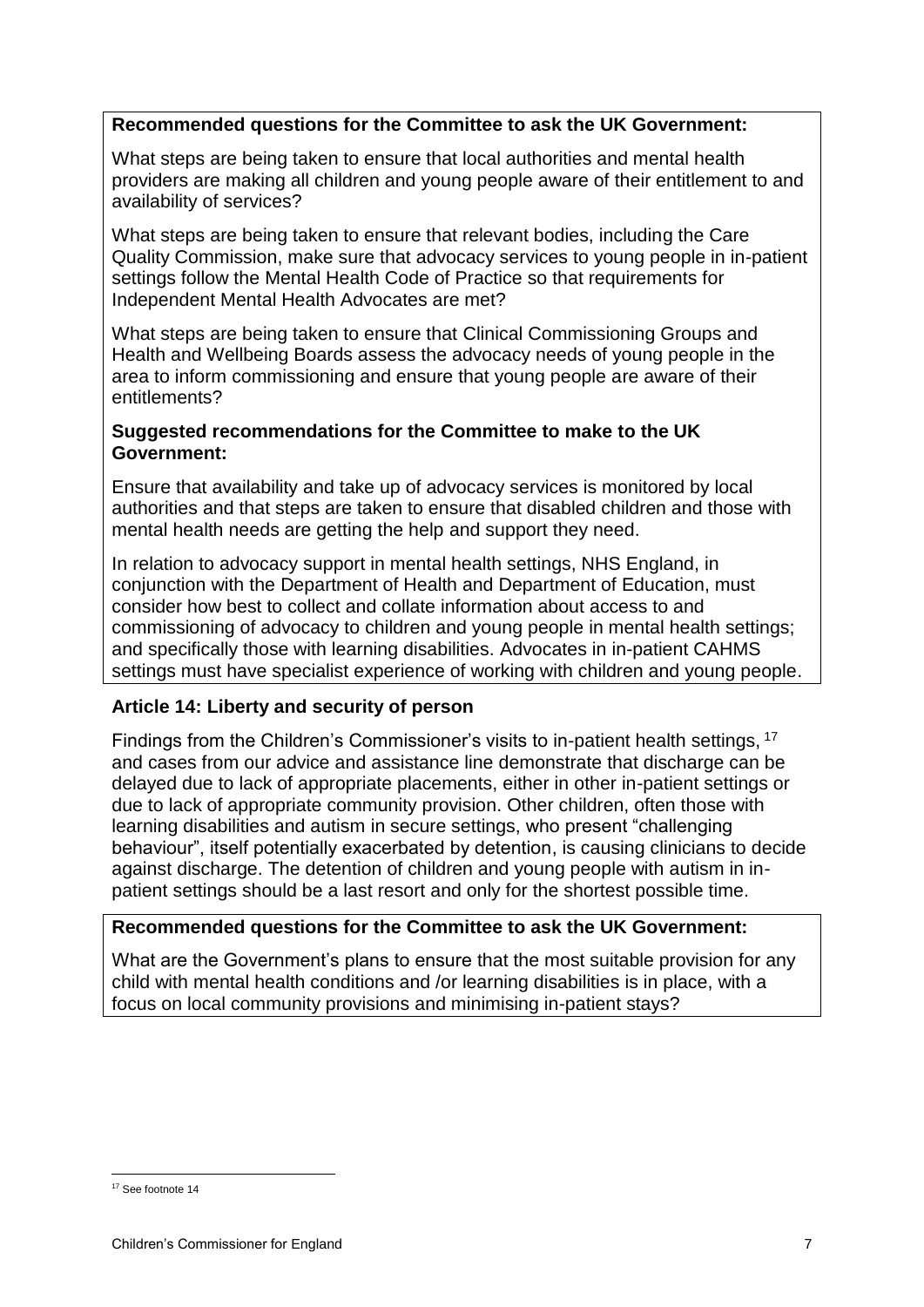# **Article 15: Freedom from torture or cruel, inhuman or degrading treatment**

#### **Restraint and seclusion**

Emerging findings from the Children's Commissioner's visits to medium secure and forensic in-patient settings for children and young people indicates particularly high use of restraint and seclusion in units with a learning disability specialism. <sup>18</sup>

Government guidance on the use of such interventions with adults is clear that restrictive interventions should be for the shortest time possible, use the least restrictive means possible and that prone restraint should no longer be used as an intervention. <sup>19</sup> A statement on restrictive physical interventions with children endorsed by the Children's Commissioner notes that children with learning disabilities are regularly subject to prone restraint, that there is little evidence to suggest that the use of prone restraint is effective in reducing the occurrence of behaviours that challenge, that prone restraint can be a *'hugely traumatic and damaging experience*', and that it is inconsistent with the CRC. 20

There has been a significant reduction in the numbers of children locked up in the secure estate in England (960 at the end of March 2016, a 66% reduction from 2006<sup>21</sup>), however a high proportion of those children who remain in custody have vulnerabilities such as mental health conditions or learning disabilities.

The Children's Commissioner study of the use of isolation in the youth justice secure estate in England revealed that around a third of children in Young Offender Institutes (YOIs), Secure Training Centres and Secure Children's Homes experience isolation and segregation, with some young people spending as many as 22 hours per day isolated away from their peers. Isolation is likely to exacerbate feelings of stress, anxiety, anger, depression and hopelessness. Staff in the secure estate reported that *'even short periods of isolation could trigger self-harm, exacerbate the impact of trauma experienced in the past and cause psychotic episodes'*. <sup>22</sup> The research found that children with a recorded disability are two-thirds more likely to have experienced isolation than non-disabled children. In YOIs children with a disability were 77% more likely to be isolated than children without a disability. <sup>23</sup>

#### **Recommended questions for the Committee to ask the UK Government:**

What steps is the Government taking to systematically and regularly collect, critically analyse and publish disaggregated data on the use of restraint and other restrictive interventions on children in all settings. What steps are being taken to address inaccurate recording of incidences and what action will be taken to ensure inaccurate reporting does not take place in the future?

What steps have been taken to implement the recommendations of the UN Committee on the Rights of the Child to ensure that restraint is never used for disciplinary purposes in both residential and non-residential settings, to ensure that restrictive physical interventions do not use techniques involving pain compliance, to

 $\overline{a}$ 

<sup>18</sup> See footnote 14

<sup>19</sup> Department for Health (2014) *Positive and Proactive Care: reducing the need for restrictive interventions* 

<sup>20</sup> The Challenging Behaviour Foundation, The Council Disabled Children, Tizard, The Children's Commissioner and MENCAP (2016) *Statement on restrictive physical interventions with children*. The Challenging Behaviour Foundation. <sup>21</sup> Youth Justice Board (2017) *Youth Justice Statistics 2015/16 England and Wales*

<sup>22</sup> Children's Commissioner (2015) *Unlocking Potential. A study of the isolation of children in custody in England.*  <sup>23</sup> Children's Commissioner and Associate Development Solutions (2015) *Research report: Isolation and Solitary Confinement in the English* 

*Youth Justice System.*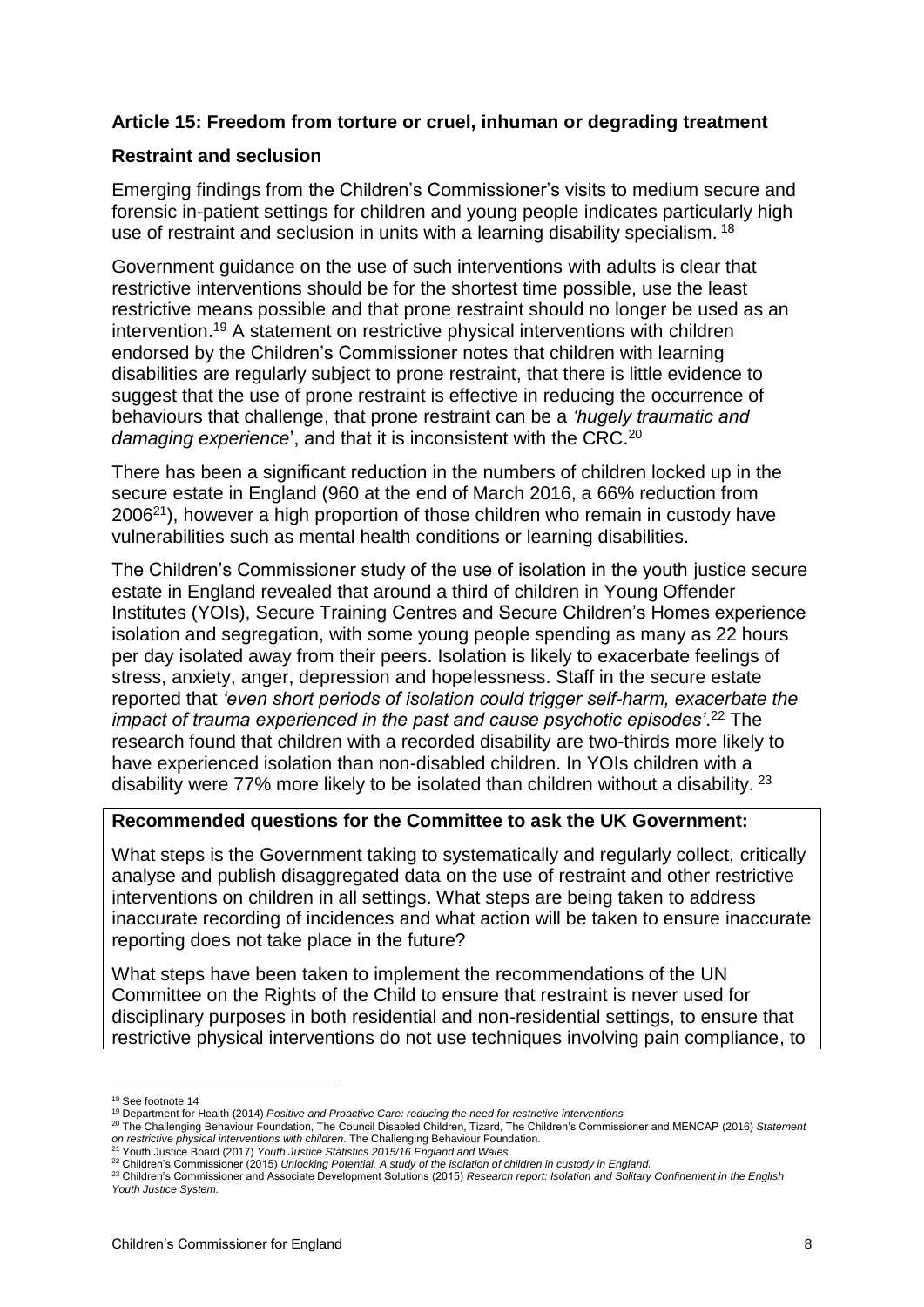ensure that restraint is used against children exclusively to prevent harm to the child or others, and always as a last resort?

What steps are being taken to ensure that strategies to minimise the use of restraint do not instead rely on the use of seclusion and segregation?

What steps have been taken to establish why disabled children are over-represented among those children who experience isolation and segregation in youth justice settings? What steps have been taken to reduce this disproportionate use?

# **Suggested recommendation for the Committee to make to the UK Government:**

Develop clear statutory guidance on safe and appropriate use of restraint on children – including use of prone restraint and medical 'restraints', sufficient staff training, and the requirement for the recording and monitoring, and publishing data on incidents of restraint.

#### **Article 16: Freedom from exploitation, violence and abuse**

# **Disability related bullying, harassment and hate crime**

Children and young people who participated in our consultation activities told the Children's Commissioner that disability-related bullying is a serious problem, and professionals and agencies fail to take it seriously. They have called for more to be done to tackle disability-related hate crime, victimisation and abuse. Some disabled children and young people thought more progress had been made on eliminating discrimination based on race and ethnicity, and that agencies, including the Police, take racism and racist hate crime more seriously than discrimination and hate crime based on disability.<sup>24</sup>

# **Suggested recommendation for the Committee to make to the UK Government:**

Develop a Ministerial taskforce on hate crime which addresses issues specific to disabled children and young people

#### **Sexual abuse of disabled children and young people**

The Children's Commissioner's critical assessment of Child Sexual Abuse in the Family (2015) found that the majority of victims of sexual abuse are not identified by statutory services.<sup>25</sup> Data on the number of victims of child sexual abuse in the family with a physical or learning disability is not captured accurately by a range of agencies, particularly the Police. It is therefore difficult to effectively determine the number of disabled children and young people who have been subject to child sexual abuse who are known to statutory and non-statutory agencies. However, the Inquiry did find that victims of child sexual abuse with a learning/physical disability faced particular barriers to reporting abuse, and therefore may be less likely to access help. Findings include:

 Victims of child sexual abuse in the family with learning/physical disabilities may be less likely to be identified as victims, as they face additional communication barriers to disclosure. Signs of abuse may be misattributed to the disability.

**.** 

<sup>24</sup> Children's Commissioner (2014) *'They still need to listen more'. A report about disabled children and young people's rights in England* <sup>25</sup> Children's Commissioner (2015) *Protecting children from harm*: *A critical assessment of child sexual abuse in the family network in England and priorities for action*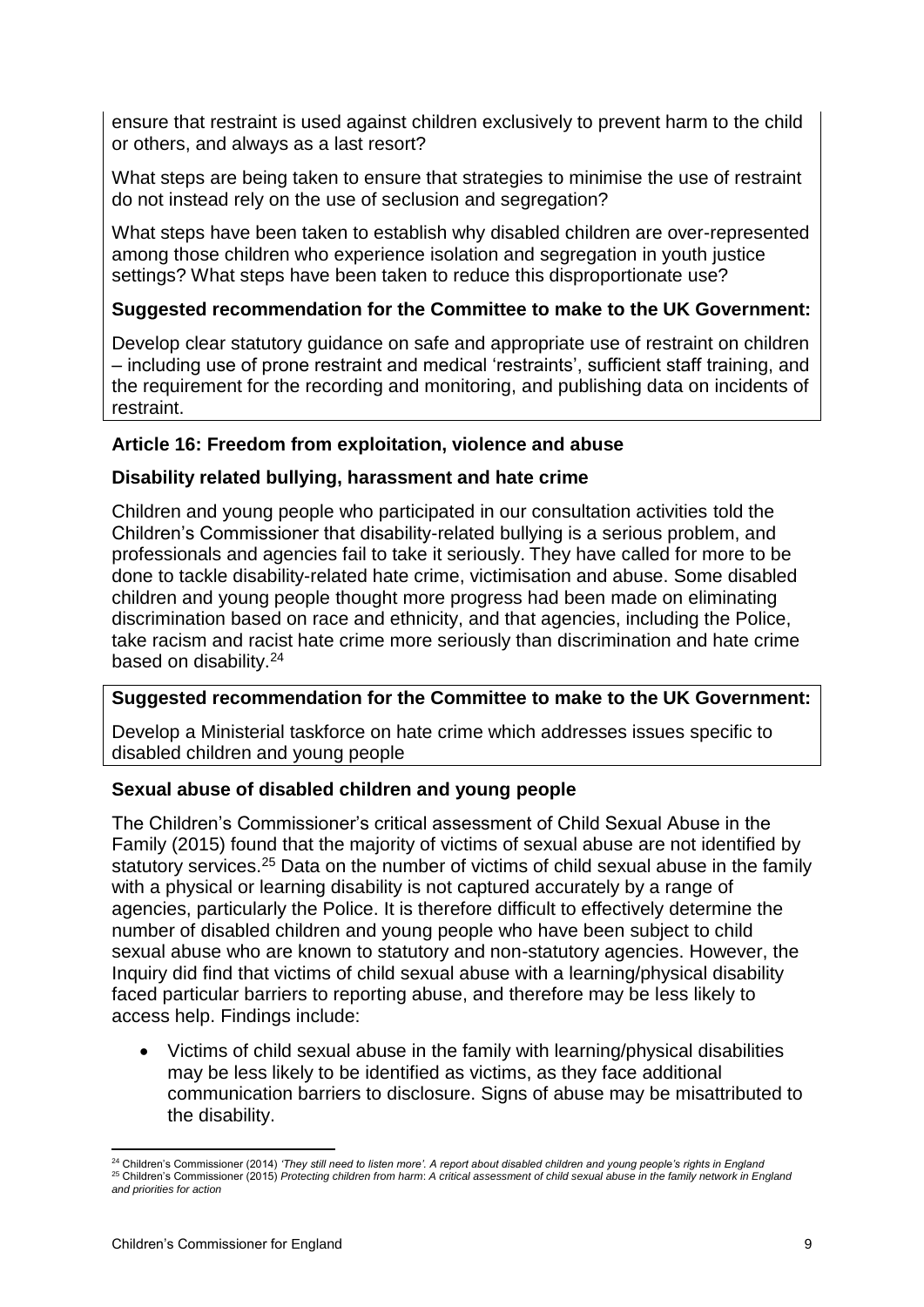- Children with a disability which impacts upon their communication skills are less able to report abuse directly. The signs and symptoms of abuse, when presenting in children with a learning disability, may not be evident to some practitioners as it can be masked by behavioural responses attributed to the disability.
- Children with learning/physical disabilities are particularly reliant on their parents/carers and personal care. Where the abuser is an immediate family member, victims may find it particularly difficult to access help.

There are additional concerns about *Achieving Best Evidence* interviews – used by the Police to substantiate abuse and maximise the evidential value of the account given by the child for criminal courts, '*the quality of these interviews is inconsistent, and there are delays and shortages in skilled intermediaries to assist with interviews of younger children and children with learning/ physical disabilities.*

# **Recommended questions for the Committee to ask the UK Government:**

What steps are being taken to establish adequate information sharing and multiagency working practices that protect children from child sexual abuse including child sexual exploitation?

What steps are being taken to ensure that the Police and other agencies accurately record data on whether a victim of child sexual abuse has a physical/learning disability?

Can the Government evidence what steps have been taken to ensure that *Achieving Best Evidence* interviews are consistently of high quality, and that appropriate measures are taken to support interviews with children with learning/physical disabilities.

#### **Suggested recommendation for the Committee to make to the UK Government:**

The Government should take immediate steps to establish the true levels of violence, abuse and exploitation against disabled children and use this information to inform a national strategy and action plan to eliminate all forms of violence against disabled children and young people.

#### **Article 24: Education**

In 2014 the Children's Commissioner conducted research into the experiences of children living away from home in specialist boarding schools for disabled children ("residential special schools"), speaking to children in 17 residential special schools, who shared their experiences of life at school.<sup>26</sup>

There were many examples within the research of schools working hard to support family contact for children, to create a homely environment at school, involve children in local community life, and to support children's emotional development and wellbeing. However, our concerns included:

 Need for more local provision so that there is no need for the child to be in residential provision e.g. respite care.

**.** 

<sup>26</sup> Children's Commissioner (2014) *The views and experiences of children residential special schools. Overview report*. See also Pellicano, P., Hill, V., Croydon, A., Greathead, S., Kenny, L, and Yates, R. with Wac Arts (2014) *My Life at School. Understanding the experiences of children and young people with special educational needs in residential special schools.* Children's Commissioner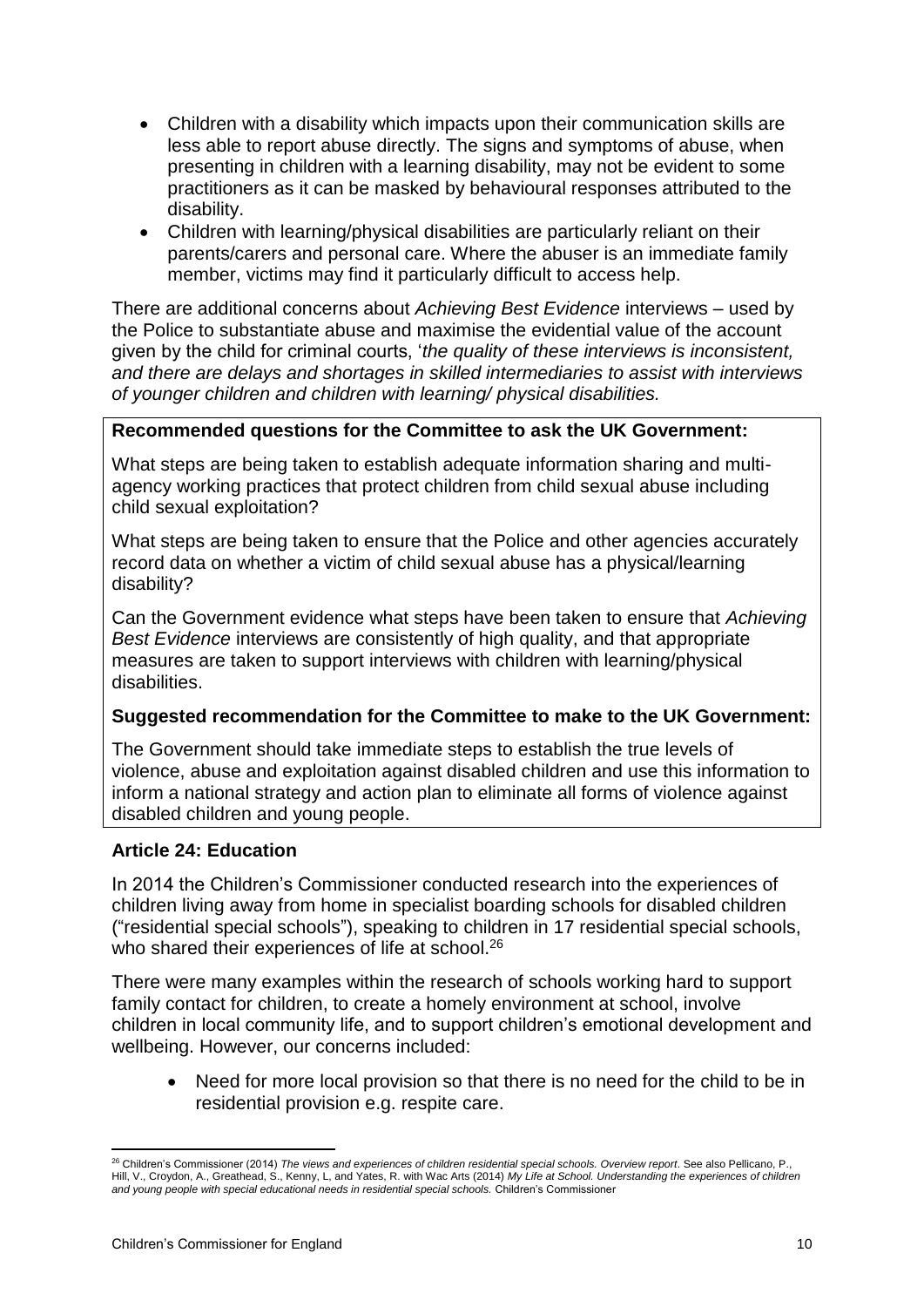- Better involvement of children in decision-making around their daily lives, particularly facilitating child-led activities, involving children in life decisions such as where to go to school and plans after leaving school. These big changes were experienced as stressful and often adversarial by children and parents.
- Bullying was rarely a major focus, but a number of children reported feeling unsafe as a result of their own or other pupils' behaviour – it is essential that the schools provide a safe environment for children.
- Many schools said it was difficult to get the right services either as "inhouse" specialist provision, or from external providers particularly mental health services, educational and clinical psychologists.
- Delayed decision-making had a negative impact on young people's wellbeing and plans for life after school, and children in the care of the state faced particular challenges, getting poor or inconsistent support from their placing local authority particularly in relation to transition planning. As a result, decisions were taken which did not reflect their wishes and were not in their best interests.

# **Recommended questions for the Committee to ask the UK Government:**

What steps the Government has taken to implement the recommendation of the UN Committee on the Rights of the Child to set up comprehensive measures to further develop inclusive education, ensure that inclusive education is given priority over the placement of children in specialised institutions and classes and make mainstream schools fully accessible to children with disabilities?

What is being done to listen and respond to the views of children in residential special schools, particularly for children who cannot communicate verbally and to ensure the onus is on adults to work harder to understand children's experiences and feelings and to identify the services and support which is in their best interests?

What is in place to ensure local commissioning and decision-making put in place services for children that genuinely meet their needs, in particular early support and flexible help to enable more children to remain at home with their families, or to return home from residential settings as soon as possible and when in their best interests; also to ensure that residential special school placements is focused on achieving the best possible outcomes for children and that the correct "move on" placements are provided in a timely manner?

What is being done to ensure there are robust, comprehensive, ambitious and outcome focused quality standards for residential special schools, including how they will involve children in decision making, provide sufficient therapeutic and developmental support, and protect the safety of children in their care? With regards safeguarding, what has been put in place to ensure the highest level of safeguarding, including improving national standards to eradicate the use of force, restraint and isolation, to report on and monitor serious incidents, improve independent inspection, oversight and visiting?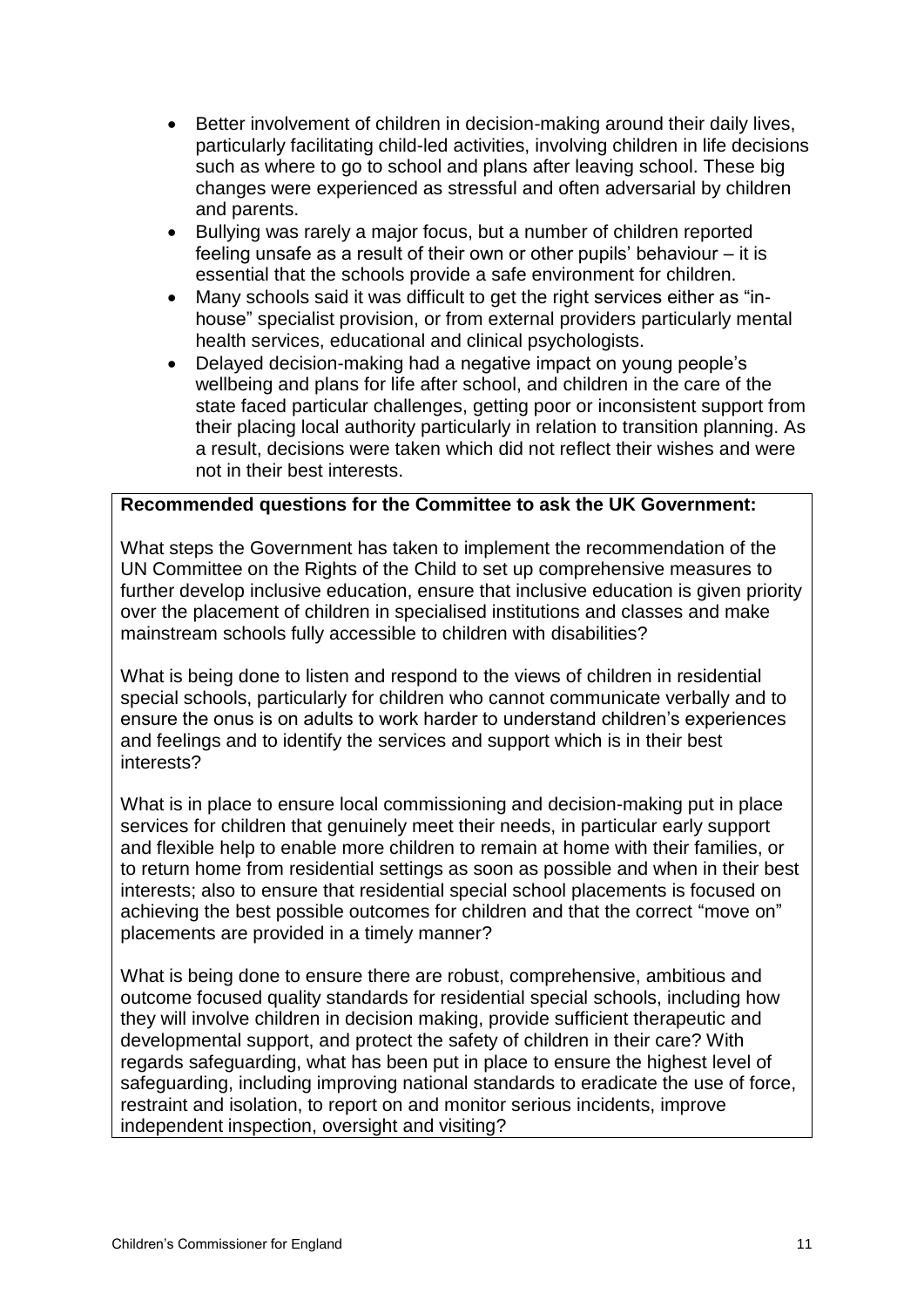# **Complaints about school**

We consulted with children and their parents/carers about their experiences of complaints processes in schools.<sup>27</sup> We found that in particular, parents whose children had special educational needs or disabilities described ongoing and multiple occasions on which they had raised complaints with the school and had difficulties in securing resolution. Repeated examples were given where students were punished for poor behaviour that parents considered to be a symptom of their particular SEN or where parents believed that their child's education was suffering because their individual needs were not being taken fully into account. More positively in our recent consultation acitvities with children and young people in a "special school" we heard high levels of confidence in raising concerns and complaints with staff, including the head teacher. <sup>28</sup>

# **Recommended questions for the Committee to ask the UK Government:**

What is being put in place to ensure that disabled children are able to access robust complaints processes in schools, in particular:

- Ensuring the complaints process is accessible to disabled children and their parents/carers.
- That schools and colleges, and their governing and inspecting authorities be required to monitor the number, nature and resolution of complaints.
- Requiring the Department for Education to release annual aggregated statistics on school complaints.

# **Article 25: Right to the highest attainable standard of physical and mental health**

# **Provision of mental health care**

Research undertaken by the Children's Commissioner on access to CAHMS services revealed:

- Significant numbers (30%) of children and young people are being turned away from CAHMS upon referral without being allocated a service.
- 79% of CAHMS imposed restrictions and thresholds on children and young people accessing services – meaning that unless cases were sufficiently severe children were unable to access services.
- 35% of CAHMS stated that children and young people who missed appointments would face restrictions in accessing services.

Of particular concern was the finding that only 23% of 48 CAMHS collected some data on disability, and in the majority of these CAMHS, they only gathered data on children and young people with learning disabilities as they offered specialist provision in this area. The Children's Commissioner is concerned about the extent to which CAMHS are considering how services could be made accessible to disabled children and young people and tailored to their needs.<sup>29</sup>

**<sup>.</sup>** <sup>27</sup> Children's Commissioner (2015) *Speaking Up: When children and young people want to complain about school*

<sup>28</sup> See Annex 1

<sup>29</sup> Children's Commissioner (2016) *Lightning Review: Access to Child and Adolescent Mental Health Services*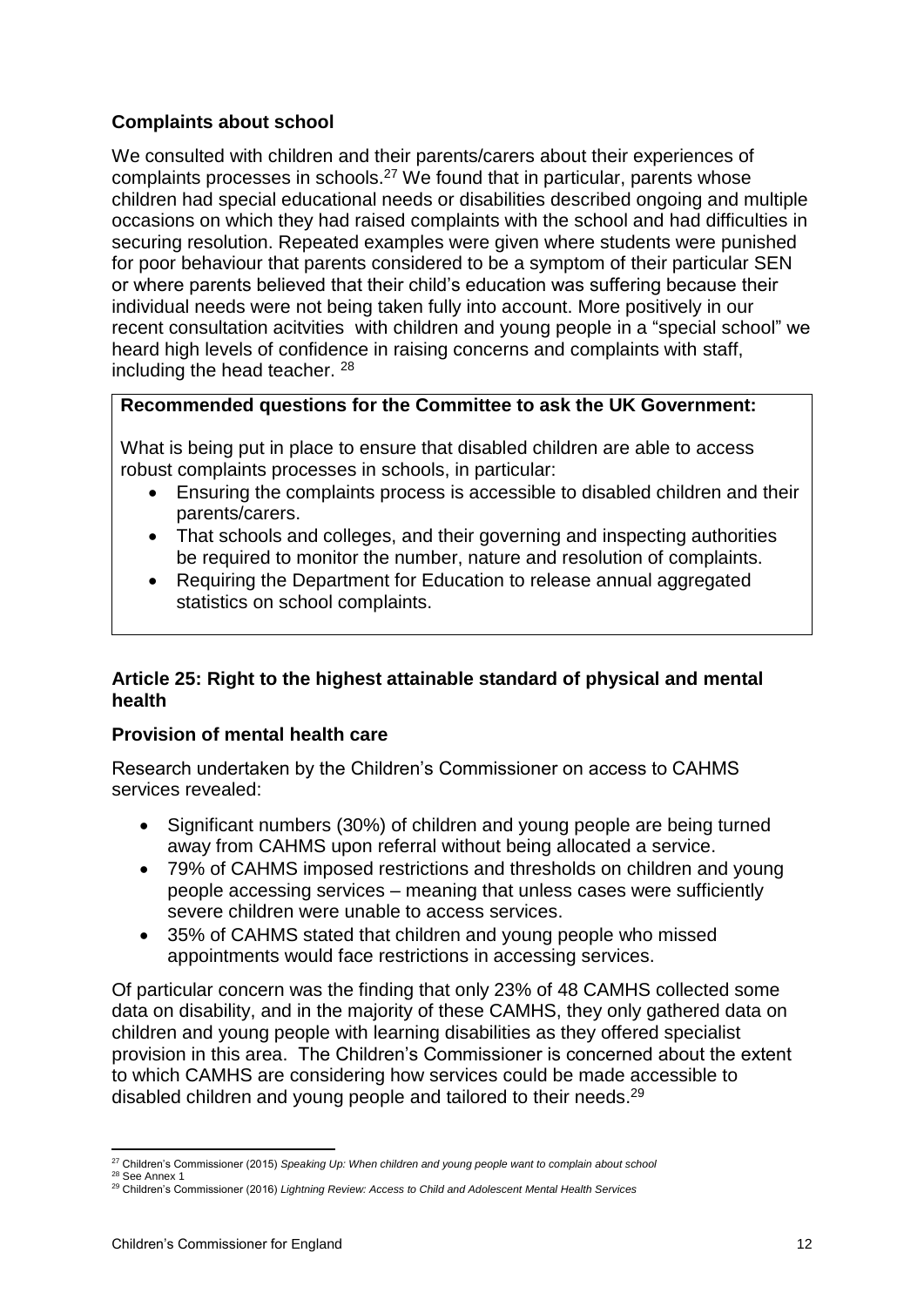#### **Recommended questions for the Committee to ask the UK Government:**

What steps the Government has taken to implement the recommendation of the UN Committee on the Rights of the Child to regularly collect comprehensive data on child mental health, disaggregated across the life of the child, with due attention to children in vulnerable situations, and covering key underlying determinants?

What is the timetable for the proposed review of CAHMS to be led by the Care Quality Commission? Will the Government commit to publishing a detailed framework for action, alongside clear timescales for improving CAHMS services and a commitment to ongoing funding, clear objectives and outcomes so that services are sustained and effective?

What steps is the Government is taking to ensure that CAHMS are accurately and routinely collecting and publishing data on disability and to evidence how the data is used to inform the commissioning and provision of services?

What steps is the Government is taking to ensure there is sufficient provision of community CAHMS services specifically tailored to meet the needs of disabled children and young people?

#### **Article 31: Statistics and data collection**

Generally, the Commissioner's research programme has found insufficient data is routinely collected on disabled children. For example, in 2015 and 2016 the Children's Commissioner issued requests for data from public authorities on the handling of child abuse<sup>30</sup>, waiting times for CAHMS referrals<sup>31</sup> and young carers and few were able to provide detailed data on disabled children, or any impairment specific data. For example:

- When asked to provide data on children and young people reported to the police as being sexually abused only 10 police forces (approximately a quarter) were able to provide details on whether the victim had a disability. Of those who were able to provide this information, in the majority of cases, the quality of information was very poor. <sup>32</sup>
- Just under half (46%) of local authorities were able to provide data on whether young carers they supported had a disability.<sup>33</sup>

Additionally, our research into disabled children in residential special schools demonstrated that it is difficult to build a clear picture of the number of residential special schools, and of the number and profile of the children who live away from home at these schools. Our data request shows that just over 6,000 children were boarding at 277 residential special schools in January 2014, down from 8,700 children in 2005. Over half these boarders are in schools in southern England and London. Children attending residential special schools are very diverse. The majority are of secondary school age, and three quarters are male. The absence of pupil profile data for private residential special schools makes further analysis difficult.<sup>34</sup>

**<sup>.</sup>** <sup>30</sup> Children's Commissioner (2015) *Protecting children from harm*: *A critical assessment of child sexual abuse in the family network in England and priorities for action* <sup>31</sup> Children's Commissioner (2016) *Lightning Review: Access to Child and Adolescent Mental Health Services*

<sup>&</sup>lt;sup>32</sup> Children's Commissioner (2015) *Protecting children from harm: A critical assessment of child sexual abuse in the family network in England <sup>32</sup> Children's Commissioner (2015) <i>Protecting children from harm: A critica and priorities for action* <sup>33</sup> Children's Commissioner (2016) *Young Carers. The Support provided to Young Carers in England*

<sup>34</sup> Children's Commissioner (2014) *The views and experiences of children residential special schools. Overview report*.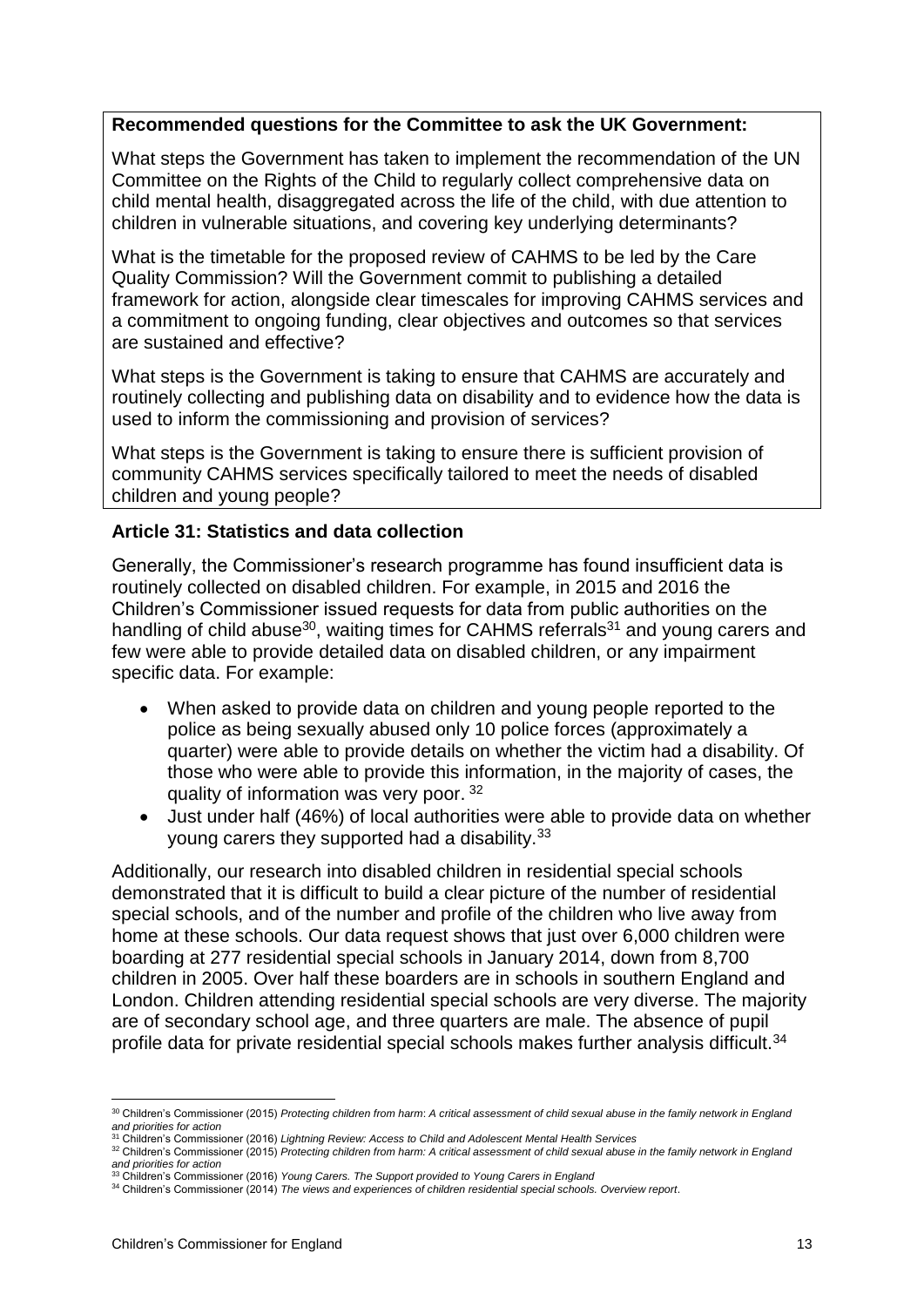# **Recommended questions for the Committee to ask the UK Government:**

What steps are the Government taking to ensure that local authorities and other agencies (including the Police) are routinely collecting, analysing and publishing disaggregated data on disabled children and young people, including on the type of impairment.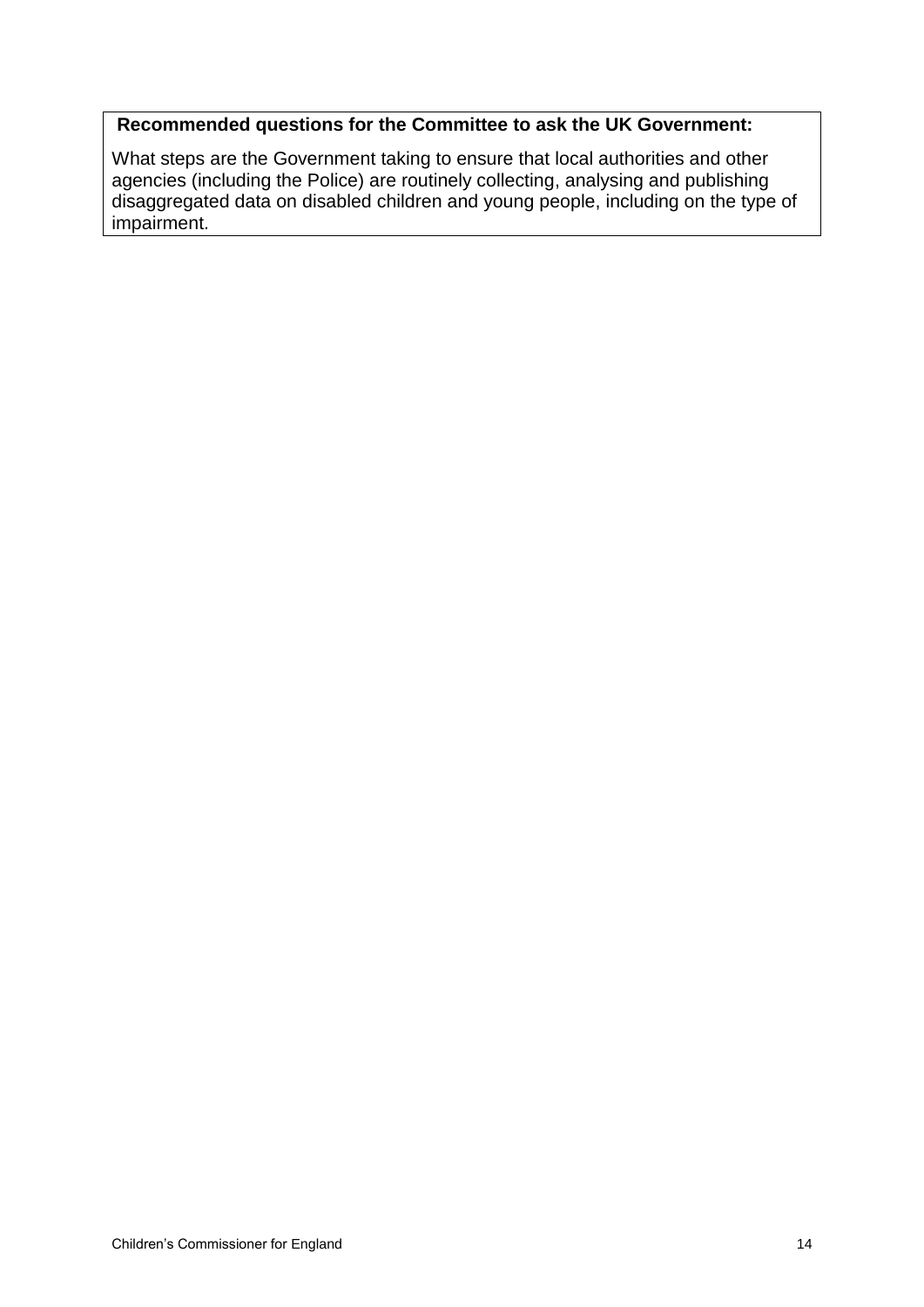**Annex 1: Report from Children's Commissioner's consultation sessions on the Convention on the Rights of Persons with Disabilities**

**Wednesday 28 January 2017**

#### **Introduction**

The UK Government is due to be examined on its progress in implementing the Convention on the Rights of Persons with Disabilities (CRPD) in 2017. The CRPD is an international human rights treaty passed by the UN in 2006, and ratified by the UK Government in 2009. The CRPD is a wide-ranging treaty, covering all aspects of the lives of disabled children and adults. It covers a wide range of areas including health, education, employment, access to justice, independent living and access to information.

The UK Government has also ratified the Optional Protocol to the CRPD, allowing disabled people (including children) to take a case to the UN Committee on the Rights of Persons with Disabilities (the Committee) if they think their rights have been breached, after they have sought all available remedies in the UK. The Committee is a group of international experts who are responsible for looking at how well governments implement the CRPD.

As part of the process of monitoring how well governments are implementing the CRPD, the Government, National Human Rights Institutions and civil society – including organisations run by disabled people – are invited to submit evidence to the Committee.

The Children's Commissioner will be making a submission to the Committee as part of this process. Our submission will draw on relevant evidence gathered/published by the Children's Commissioner since 2014, highlighting key findings and make recommendations in relation to specific Convention articles. As part of our putting together our submission we have delivered two consultation activities with disabled children and young people.

#### **Consultation activities**

#### **Aims**

- To explore the themes highlighted by our research findings about the issues for disabled children and young people in relation to their rights.
- To capture the views and ideas of children and young people in relation to the challenges and improvements which would address the barriers they face in realising their rights.
- To capture the views and experiences of disabled children and young people in relation to recommendations that have emerged from our research in order to inform and influence our final submission to the UN Committee on the Rights of Persons with Disabilities.

#### **Participants**

We met with 20 children and young people aged 13 to 25 years of age in two groups. One group was from a "special school" and the other is a local authority participation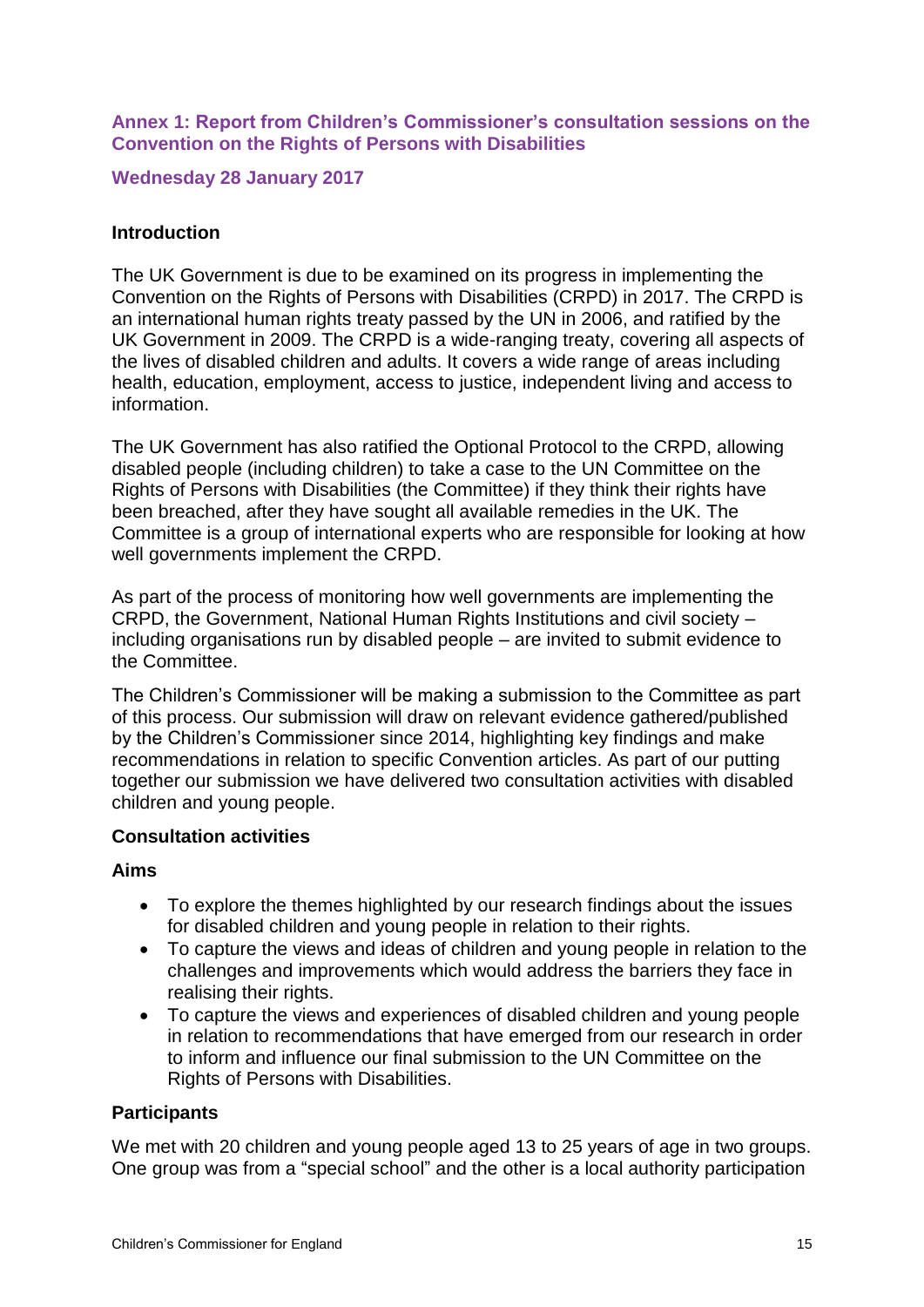group for disabled children and young people. The children and young people were from a diverse range of backgrounds and had a range of disabilities and needs. The Children's Commissioner has worked with both groups previously, most recently on developing a symbols resource on the UN Convention on the Rights of the Child.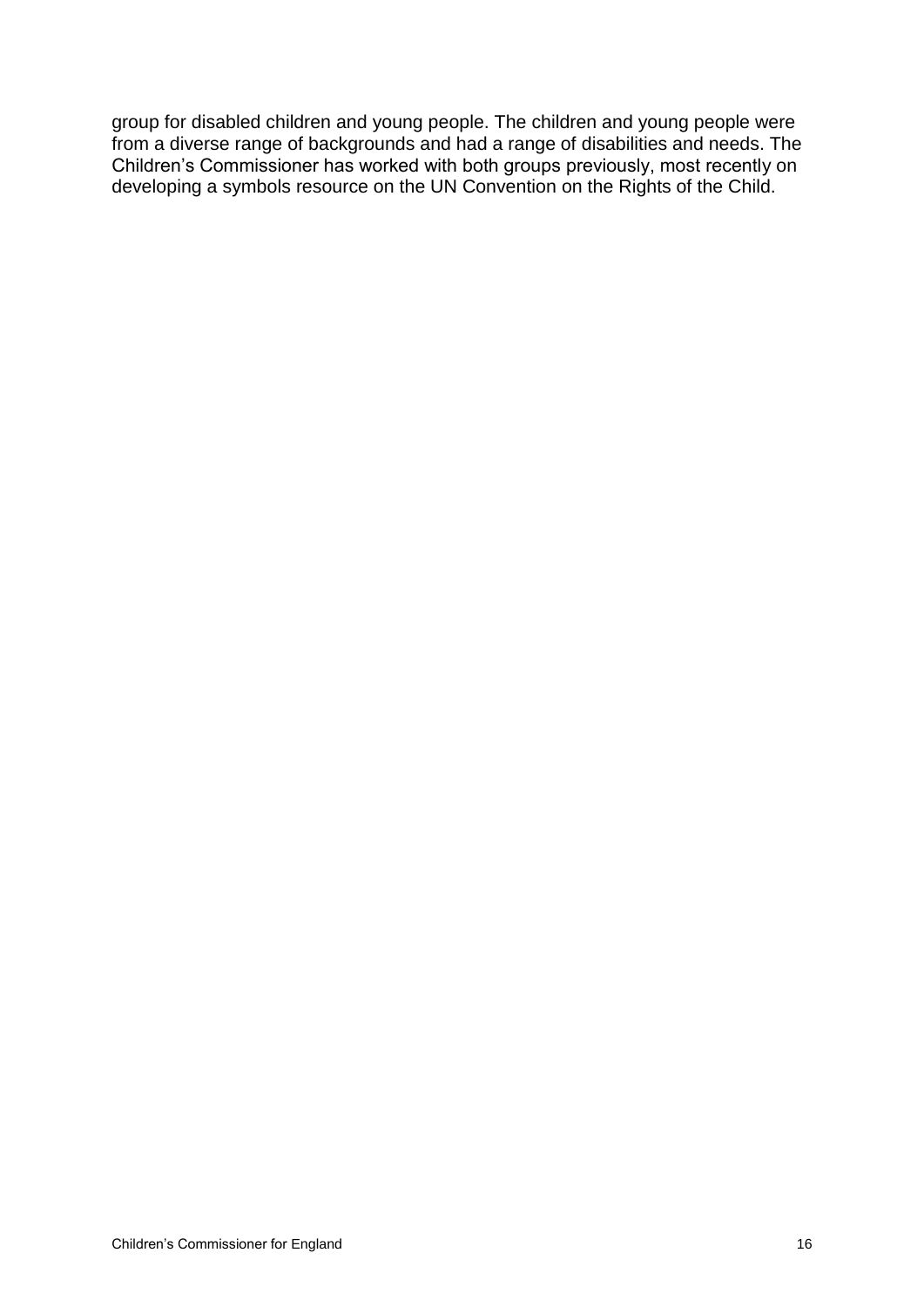## **Bedelsford participation group**

We spoke with nine young people in the same mixed KS3 and KS4 class.

We split into smaller groups to ask about their responses to our findings and recommendations and if they relate to their personal experiences. Some young people used communication aids such as picture images to answer yes or no, or good or bad in response to questions. Another young person used a tablet communication device to select their response.

Firstly we asked about children's views and if they feel they are listened to. Most of the young people responded positively to this question. Some said that they felt that they were taken seriously at school and by their parents. One young person said that sometimes he felt *'invisible in his wheelchair'*. He said that some professionals were better at listening to him and taking him seriously than others. He had recently been in hospital for an operation and felt that the doctors and nurses were very good at listening to him. Another male said that he regularly attends football matches and that the staff are always very helpful and supportive. He said that sometimes some of the other spectators do not listen/talk to him as positively. One of the girls in the group said that the school bus driver and escort was very good at listening to her views, as was the school speech therapist.

Next we asked about transport and if they thought it was good, all initially responded yes. They expressed that they were particularly very happy with using their school bus and were very positive about the drivers and escorts used by the school: *'yes I love it'*. When talking about public transport most of the young people said that they didn't have much experience of using this but occasionally they have had to walk if the bus can't fit them on. Two young people described having long waits for buses because buses were full, the space was occupied by buggies, or ramps were broken and it was not possible to get a wheelchair on board. One young person said that the ramps on buses are very unreliable and frequently break down. The same young person said that he finds the London underground very inaccessible and said that it was bad that there were only a few stations with lists/step free access.

Next we talked about if they were to go out to do activities, several young people said that mostly they would go out with their parents or siblings but that this was fine and they felt able to so the things they wanted to do. Between them they took part in lots of different activities such as nerf gun, computer games, drawing, swimming, playing.

We asked the young people who they would talk to if they had a problem, or wanted to make a complaint. Several of the young people said that if they wanted to make a complaint about something that happened at school they would go first to someone in their classroom, and then to their headteacher. One male said that it was very important to tell an adult if there was a problem, *'there no point in holding it in, you need to tell someone so they can help change things.'*

When asked about what they think would make a difference to their lives, one young person suggested that *'we need more nurses in school',* and more teaching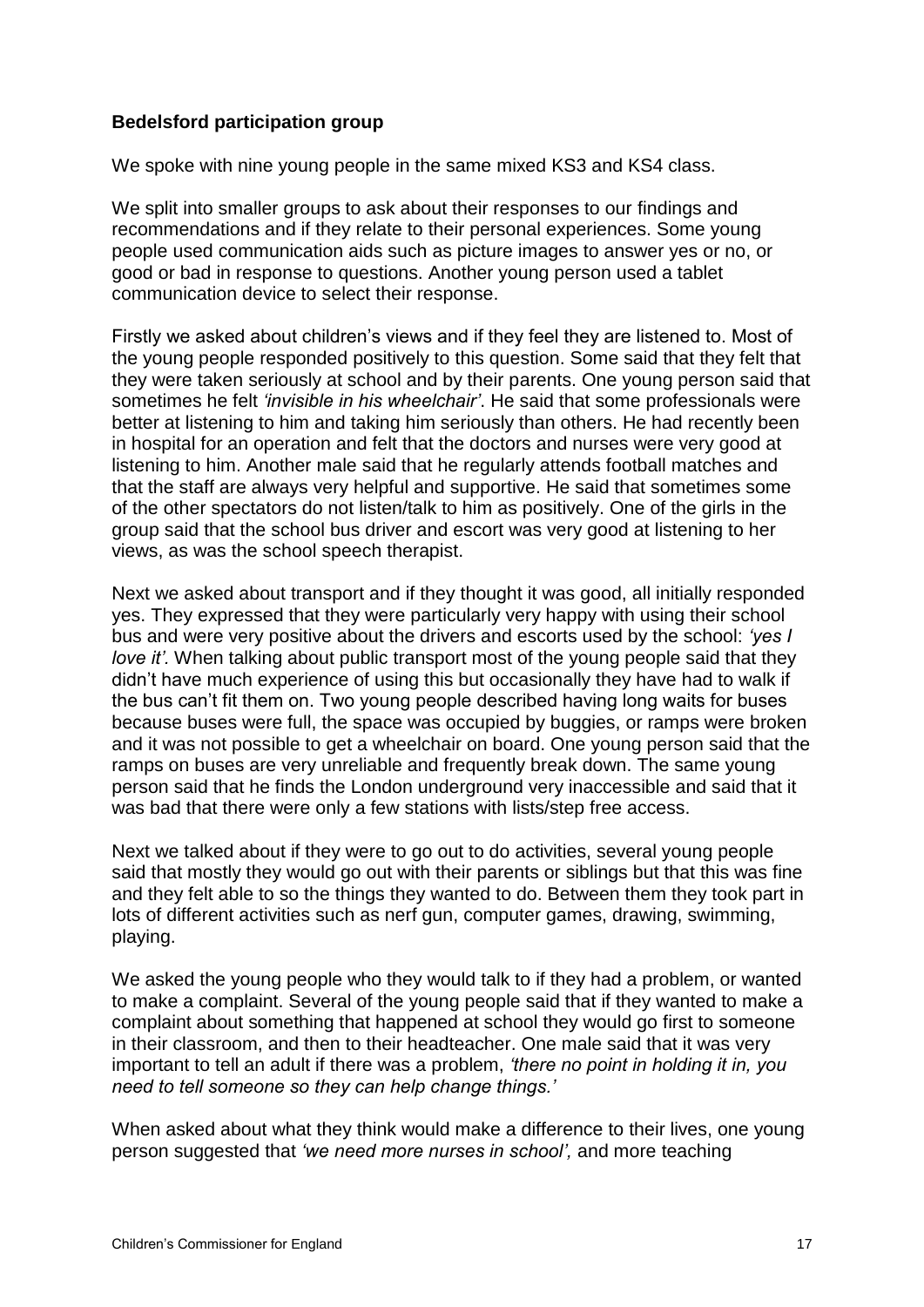assistants to provide additional help. Lots of the other group responded that this was a good idea. They also would like less homework and more playtime!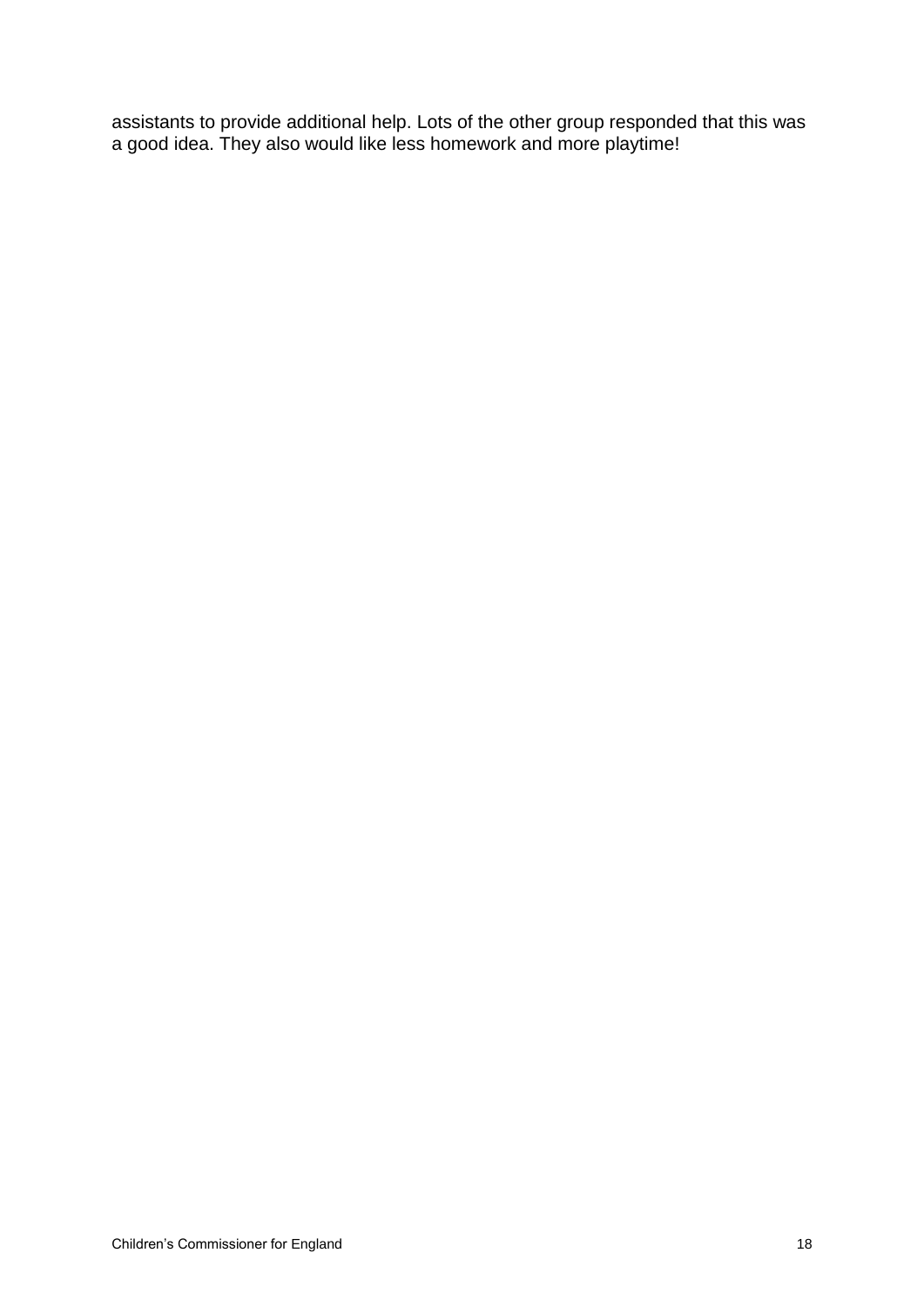#### **Kingston and Richmond participation group**

We met with eleven young people aged between thirteen and twenty-five.

#### **Changes to policy and the impact on their lives**

One of the main findings from our previously published work was that children and young people are particularly concerned about the impact on changes to benefits, the lack of consultation on potential impacts, and a lack of accessible information about the implications of these changes for them and their families. Similar views were expressed in this session.

*'They should give you more information about these changes, talk to you more about them, they just throw it on you'*

*'They have already cut all benefits. We are not able to work because of a disability and are not able to pay rent or have a social life or do anything.'* 

*'We have already had to change from DLA to PIP. The woman she kept asking me the same question in lots of different ways. Like can you stand up and touch your toes? Can you touch your toes? Can you walk five metres? The assessment, I hated it, I ended up with less money.'*

*'It would be good* [for the Government] *to talk to young people about changes that are happening.'*

*'Children and young people should know what changes are happening. We should get told of changes, like leaving the EU and stuff is going to change benefits. It wasn't exactly easy after the DLA to go to PIP- you have to prove yourself.'*

#### **Being listened to and taken seriously**

The participants in the session were very clear that young people's views were important and more needs to be done to get their voices heard. They also reflected that if they are accompanied by adults, then professionals tend to direct their comments at the adult rather than the young person themselves

*'If my mum is there, they won't chat to me, they speak directly to my mum. I hate it when they ignore me just because I'm in a wheelchair. I am here – I can speak, you can speak to me'* 

*'Kids and young adults need to have their voices heard"*

*'It would be useful for schools and colleges to have consultation meetings to get students thinking.'*

#### **Accessibility, transport and getting out and about**

Participants in the group identified a number of challenges in regard to independent living and getting out and about in wider society. They were particularly critical of the lack of accessibility on public transport and in shops and felt that this had a particularly negative impact on their social lives. Many of the young people felt that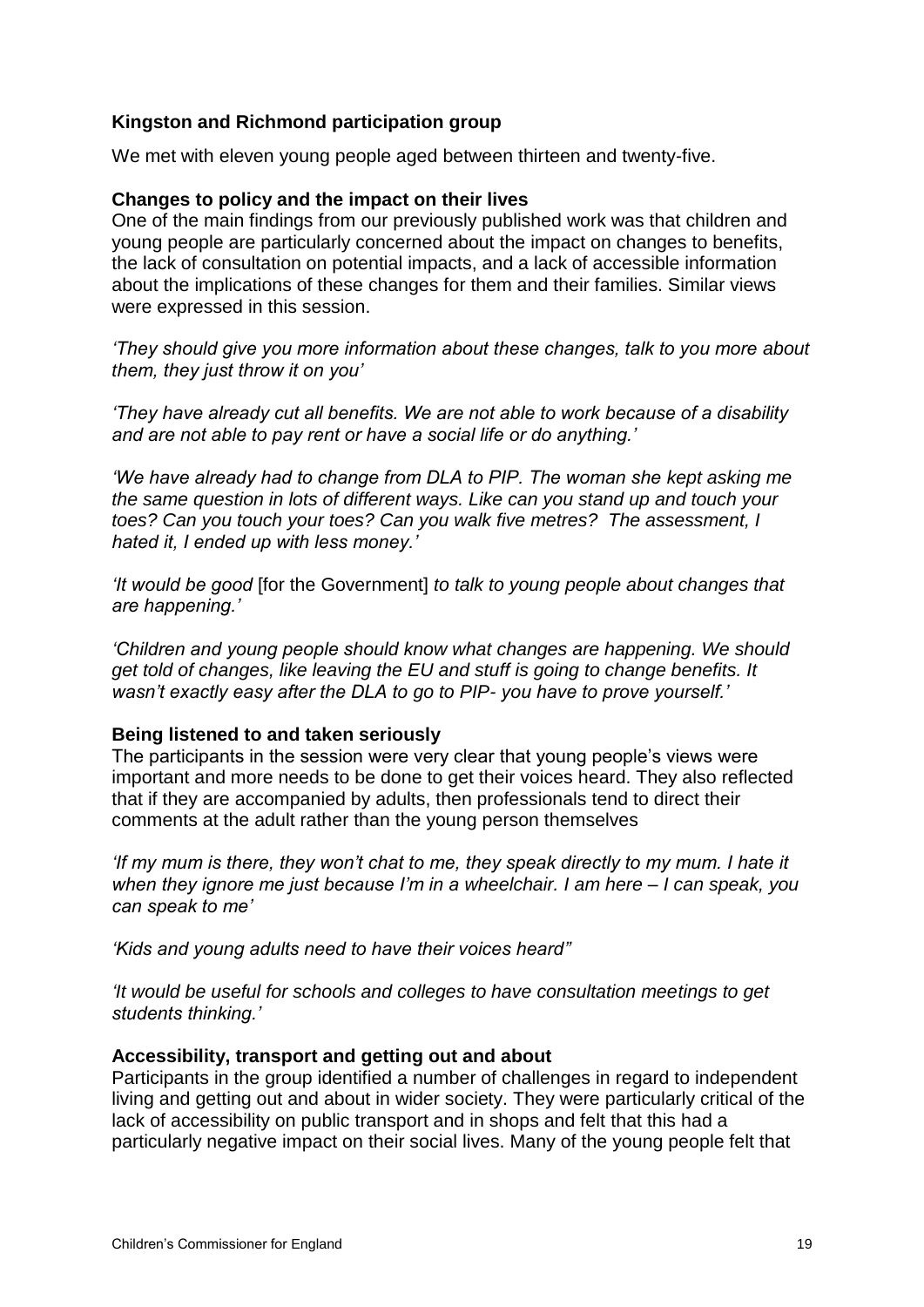negative perceptions about disabled people underpin the lack of accessibility and the lack of inclusivity in wider society (see below):

*'I have made a complaint about the lifts in Bentall's to get them to put a notice up saying please make space for wheelchairs.'*

*'On buses, there is a big notice but people just completely ignore it. Its ignorance, but I do think there was something happening about that. They should put the ramp out first but it just doesn't happen.'*

*'I had this thing with my education where a school said that because of my physical disability I was a liability for not being able to pass my GCSE's. They were concerned with the schools standing and were worried that I would represent the school badly and they were too bothered about their public image. They are meant to teach all young people regardless of disability. I ended up getting 8 GCSE's.'*

*'If there is a buggy on the bus, the driver doesn't even come out to say to them to make way. That happened on 2 buses and they wouldn't ask. The drivers should say to fold up buggies and move, the sign is there. I had to get the third bus after waiting for ages at 8.30 at night.'*

*'They won't allow 2* [wheel] *chairs on a bus, so I can't go shopping or to the cinema*  with my friend who is also in a chair. They say it's because of the backrest but it *doesn't support you.'*

*'Drivers don't know how to use the ramps, it kept not working because the sensor doesn't work it kept going up and down. In the end I had to get the 4th bus and I was late.'*

*'When it (the ramp) takes ages, people look at you like you've made it worse, the ramp sensitivity is too much.'*

*'Drivers don't really listen when you press the disabled button, it doesn't get them to stop and ends up going past where I need to get off. It has a different noise but they should realise*.'

*'Ramps on trains are an issue, there are no people on the platform to put in on. My dad has had to get people to help carry me on. You have to pre-book but you aren't told on the website.'*

*'The platforms used to be on all levels. You didn't used to need to book for ramps, I don't have time to do that!'*

*'Things should change quickly. There has been quite a long wait for changes to happen. I am not allowed to stand up on trains because of my condition.'*

*'The lifts are always breaking at school. It's also a problem when they haven't chosen the right lift like in my school, you have to keep holding the button for it to go down and it makes me late to classes. They didn't consult about what type of lift would be useful for disabled users.'*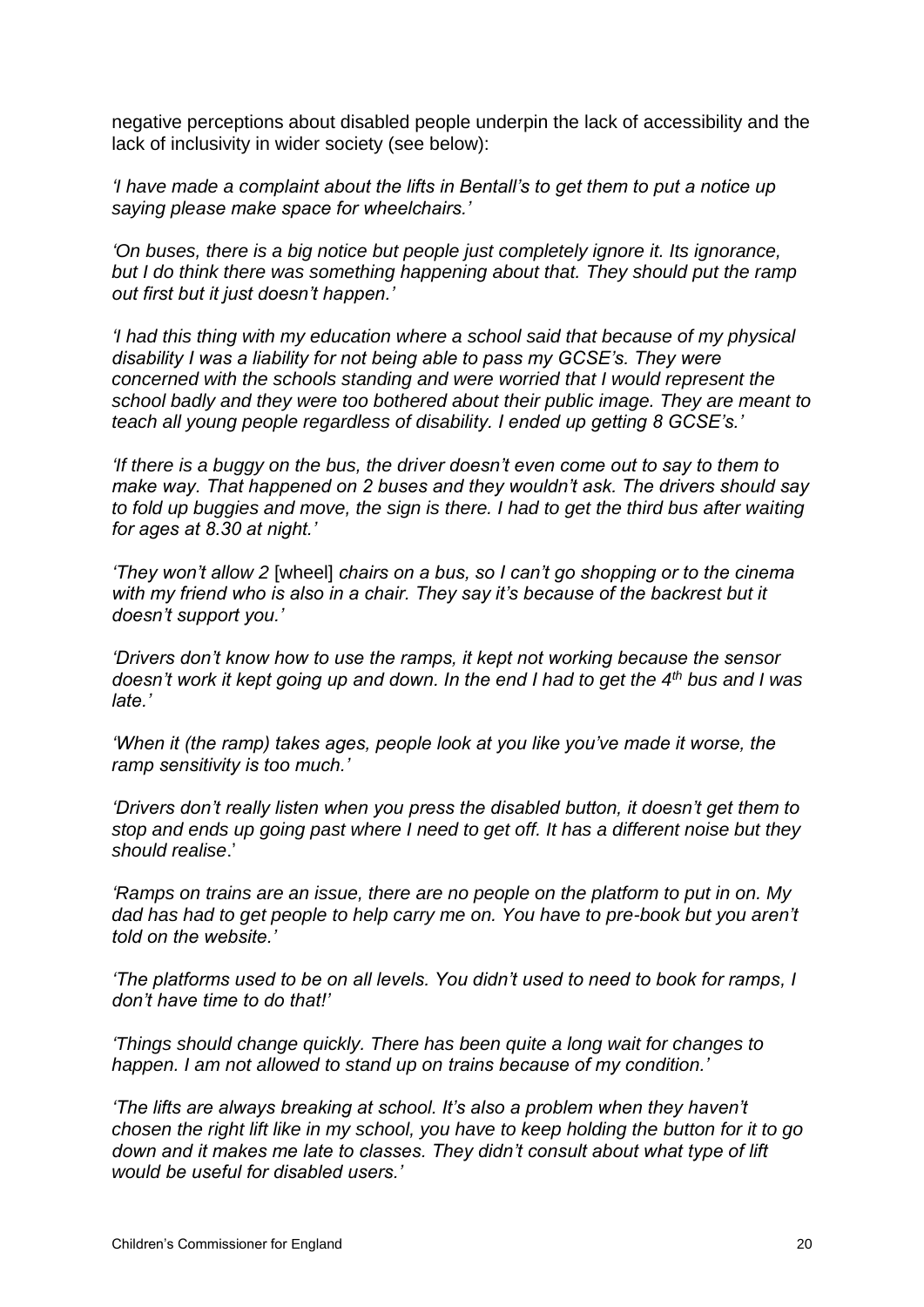*'It's hard to get into some small shops as they have big steps and don't have ramps, I just can't go in so have to wait outside.'*

'You have to call up to see if buildings are accessible. This can be a real problem if *you also have a speech impediment, and sometimes, you can hear the tut at the end of the line.'*

#### **Perceptions**

Many of the participants were critical about the wider public perceptions and images of disabled people. They felt these were broadly negative. A number of young people reported that teachers and employers have very low aspirations of young disabled people. The group made several suggestions as to how these negative perceptions and stereotypes could be challenged – awareness raising campaigns, training for professionals and greater visibility in the media for disabled young people. Similar views and suggestions were expressed in our previous consultation work with disabled children and young people.

*'I think if the public see a wheelchair, they will look at you and give you dirty looks almost. It's almost understandable if kids do it but adults do it too*.'

*'They assume if you are in a wheelchair you can't speak, which is really frustrating and it is bad to assume.'*

*'I hate it when people come down to your level to speak to you and then talk to you as if you are stupid.'*

*'People treat you differently just because you are in a wheelchair. You are not seen as responsible or clever.'*

*'People can't seem to separate and think you have both a physical and learning disability, they think you can't be one or the other.'*

*'Like in school, it's like they can't treat you like normal student because of the physical.'*

*'Young disabled people should speak out in public, like on question time. On TV channels that people actually watch. There's not enough people advertising that and need to get this across.'*

*'There needs to be a campaign on a national scale, international even as there is the same problems. They should have like an international week of treat disabled young people equally.'*

*'They should have people on television who have a disability which would make it normal in that way and then would help to be accepted as a person.'*

*'You know how like being gay has become more accepted because you have seen in in public appearances, interviews and on TV over the last 10 and 20 years. There needs to be the same thing.'*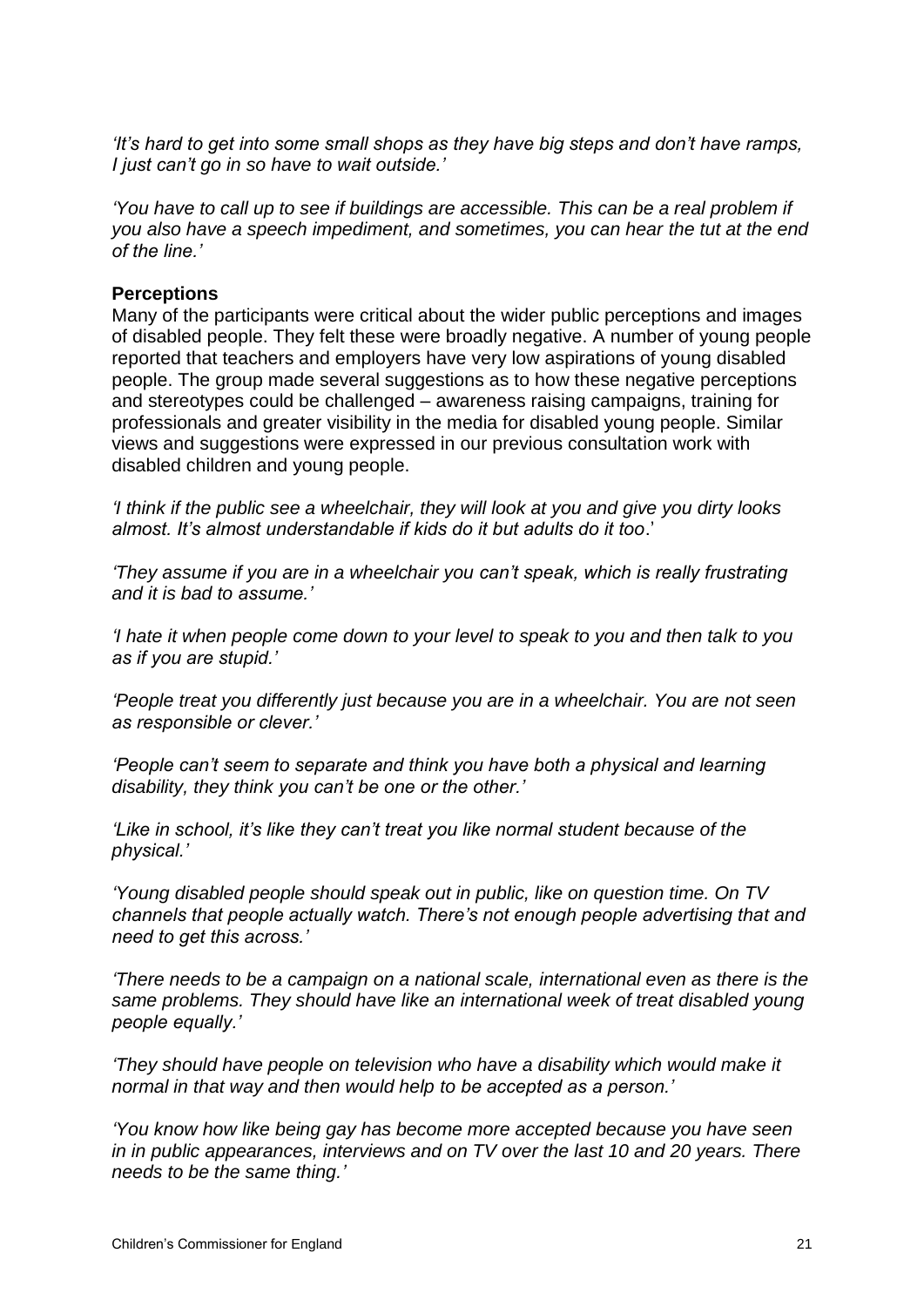*'Take for example PIP, people on the phone are meant to sort you out but I feel they treat disabled people differently. My Mum has to help out because they like, put you on the spot to answer questions and I get nervous.'*

#### **One change that would make a difference to their lives**

*'There should be a campaign for more understanding around hidden disability.'*

*'Stop being mean to people are different and support them to be who they are.'*

*'There should be more awareness around chronic illness.'*

*'More recognition- radio and TV- question time with a young panellist.'*

*'Money.'*

*'There is a lack of inquisitiveness about some things and people just assume and then when they do ask me things, it's often people ask me things that are too personal.'*